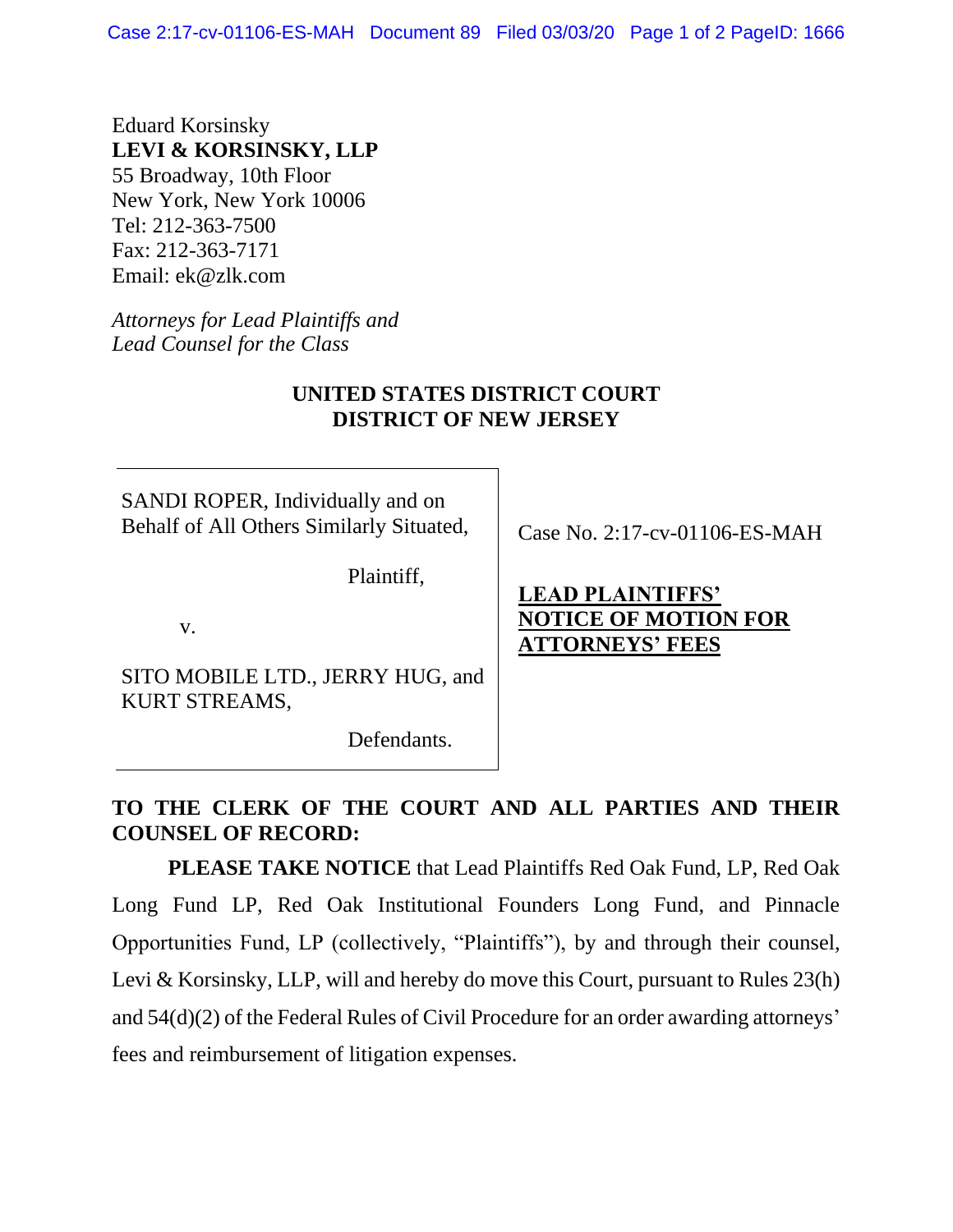**PLEASE TAKE FURTHER NOTICE** that Plaintiffs' motion is supported by the Stipulation of Settlement dated July 31, 2019 (Dkt. No. 84), the Declaration of Adam M. Apton (Dkt. No. 85-2), the Supplemental Declaration of Adam M. Apton (Dkt. No. 88-2), the Declaration of Richard W. Simmons on behalf of Analytics Consulting (Dkt. No. 88-3), and the Declaration of David Sandberg on behalf of Plaintiffs (Dkt. No. 88-4). Plaintiffs also file herewith a proposed order.

Dated March 3, 2020

#### LEVI & KORSINSKY, LLP

/s/ Eduard Korsinsky .

Eduard Korsinsky 55 Broadway, 10th Floor New York, New York 10006 Tel: 212-363-7500 Fax: 212-363-7171 Email: ek@zlk.com

-and-

LEVI & KORSINSKY, LLP Adam M. Apton 1101 30th Street NW, Suite 115 Washington, DC 20007 Tel: (202) 524-4290 Fax: (202) 333-2121 Email: nporritt@zlk.com Email: aapton@zlk.com

*Attorneys for Lead Plaintiffs and Lead Counsel for the Class*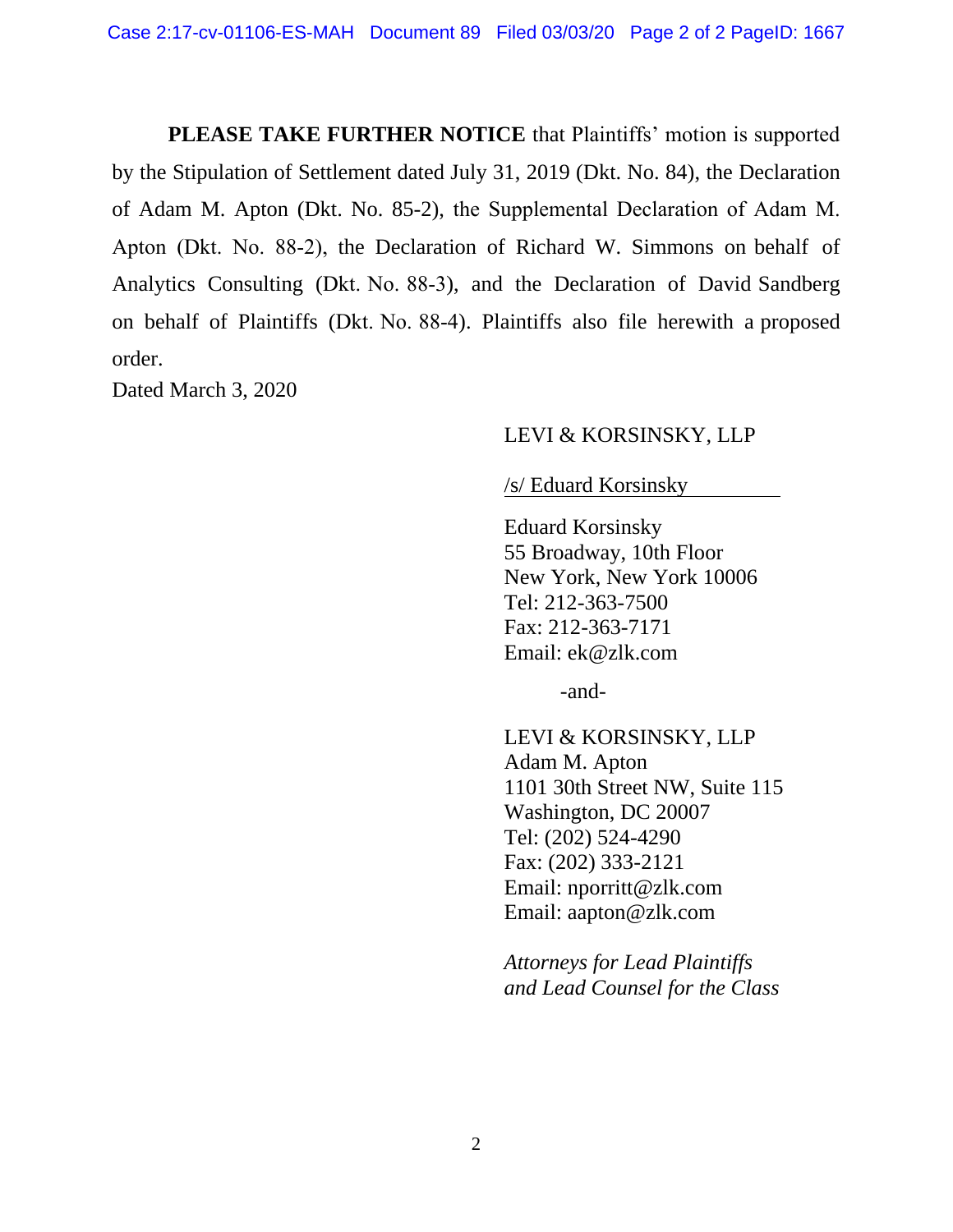Eduard Korsinsky (EK-8989) LEVI & KORSINSKY, LLP 55 Broadway, 10th Floor New York, NY 10006 Tel.: (212) 363-7500 Fax: (212) 363-7171 Email: ek@zlk.com

*Attorneys for Lead Plaintiffs and Lead Counsel for the Proposed Class*

(Additional counsel appears on signature page)

#### **UNITED STATES DISTRICT COURT DISTRICT OF NEW JERSEY**

SANDI ROPER, Individually and on Behalf of All Others Similarly Situated,

Plaintiff,

v.

SITO MOBILE LTD., JERRY HUG, and KURT STREAMS,

Defendants.

Case No.: 2:17-cv-01106-ES-MAH

CLASS ACTION

**BRIEF IN SUPPORT OF LEAD PLAINTIFFS' MOTION FOR AN AWARD OF ATTORNEYS' FEES AND REIMBURSEMENT OF LITIGATION EXPENSES**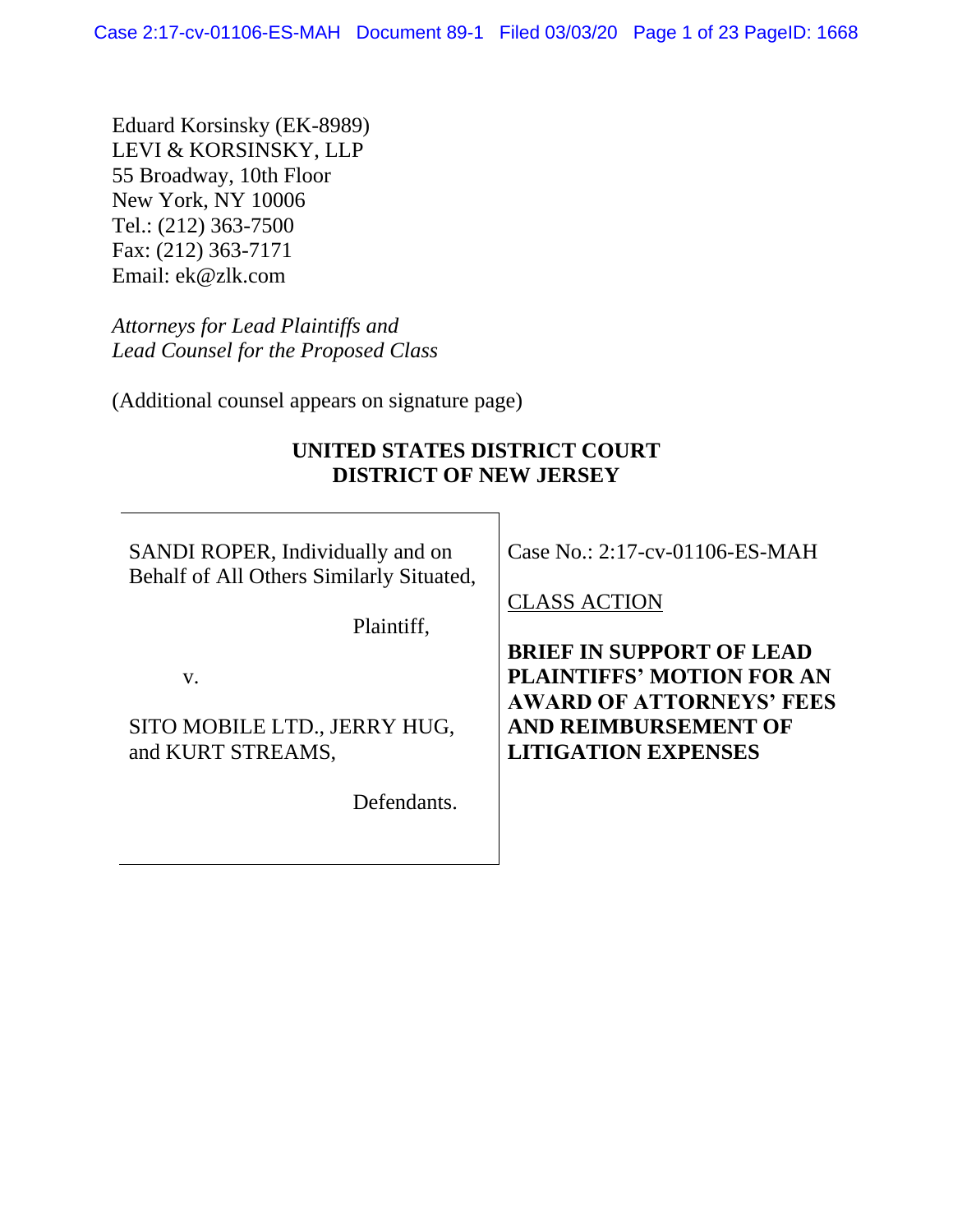# **TABLE OF CONTENTS**

| H. |                 |                                                           |  |  |
|----|-----------------|-----------------------------------------------------------|--|--|
|    | A.              | Lead Counsel Is Entitled to An Award of Attorneys' Fees 2 |  |  |
|    | <b>B.</b>       | The Requested Attorneys' Fees Are Reasonable Under the    |  |  |
|    | $\mathcal{C}$ . | The Requested Attorneys' Fees Are Reasonable Under the    |  |  |
|    | D.              | Other Factors Considered by Courts in the Third Circuit   |  |  |
|    |                 |                                                           |  |  |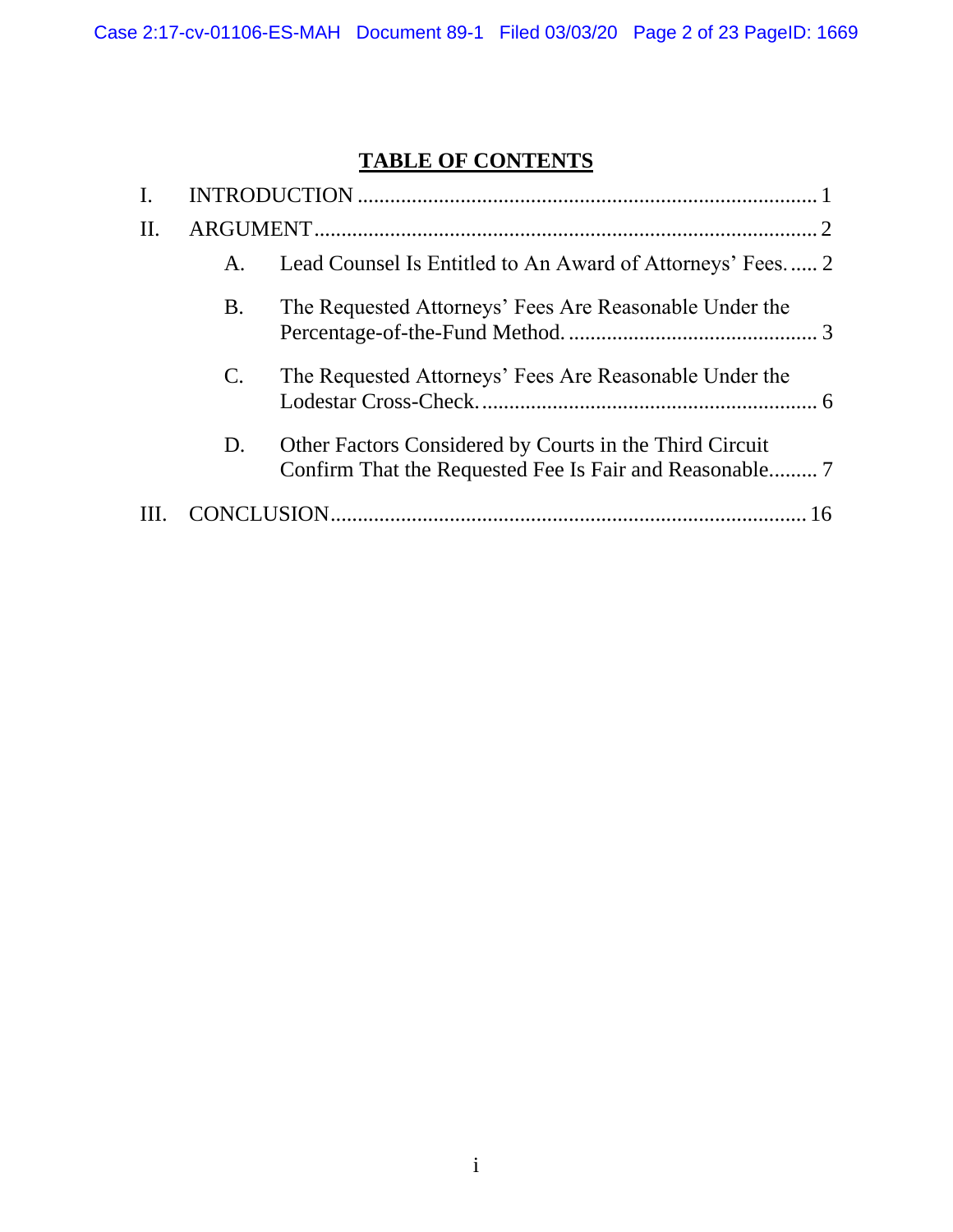# **TABLE OF AUTHORITIES**

## **Cases**

| Anixter v. Home-Stake Prod. Co.,                                                               |
|------------------------------------------------------------------------------------------------|
| Backman v. Polaroid Corp.,                                                                     |
| Bateman Eichler, Hill Richards, Inc. v. Berner,                                                |
| Bentley v. Legent Corp.,                                                                       |
| Blum v. Stenson,                                                                               |
| Boeing Co. v. Van Gemert,                                                                      |
| Fogarazzo v. Lehman Bros., Inc.,                                                               |
| Gunter v. Ridgewood Energy Corp.,                                                              |
| Hall v. AT&T Mobility LLC,<br>No. 07-5325 (JLL), 2010 WL 4053547 (D.N.J. Oct. 13, 2010) 15, 16 |
| Hensley v Eckerhart,                                                                           |
| In re Apple Comput. Sec. Litig.,                                                               |
| In re $AT&T$ Corp. Sec. Litig.,                                                                |
| In re Cendant Corp. PRIDES Litig.,                                                             |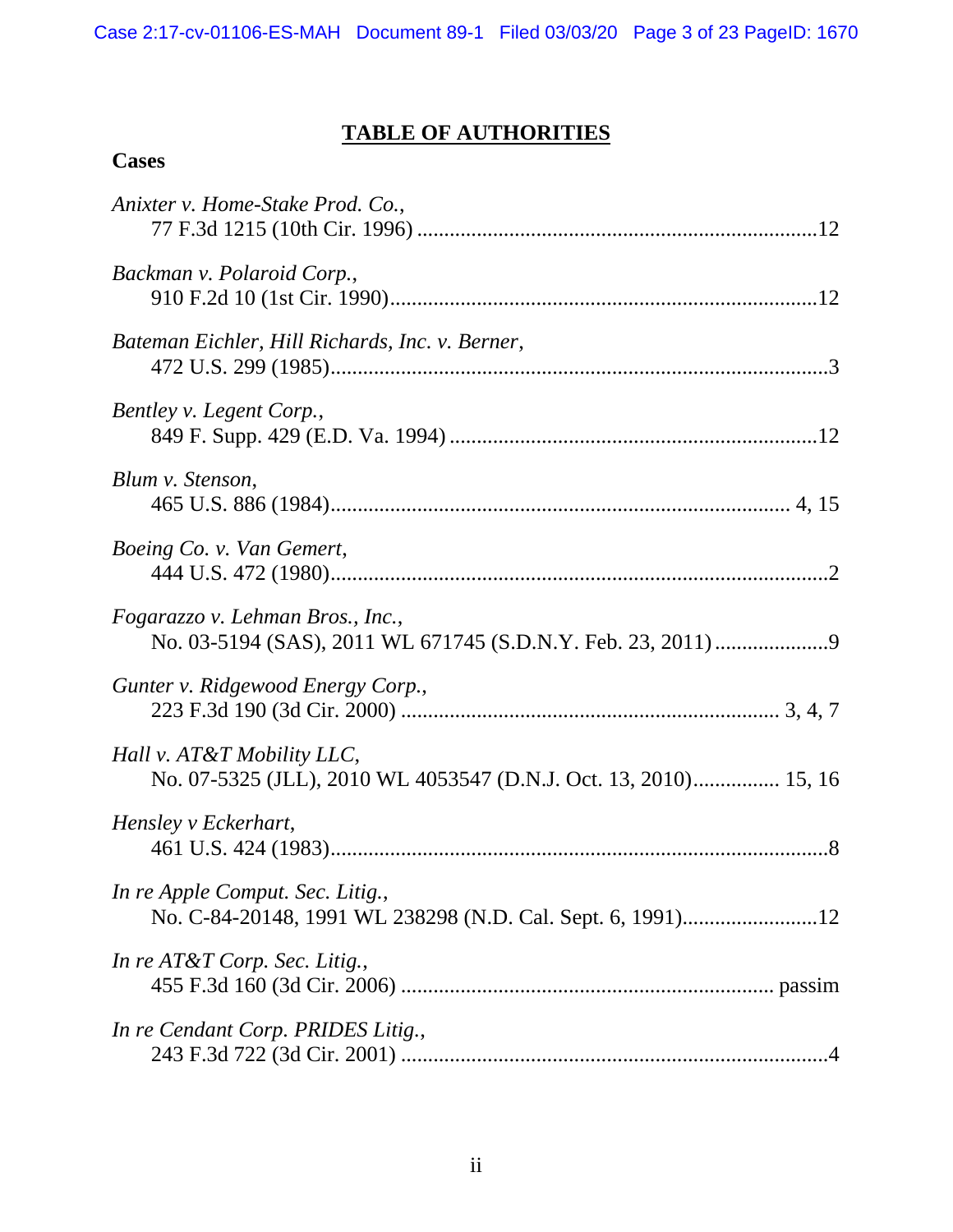| In re Cendant Corp. Sec. Litig.,                                                                            |
|-------------------------------------------------------------------------------------------------------------|
| In re Cigna Corp. Sec. Litig.,<br>No. 02-8088, 2007 WL 2071898 (E.D. Pa. July 13, 2007)14                   |
| In re Datatec Sys., Inc. Sec. Litig.,<br>No. 04-CV-525 (GEB), 2007 WL 4225828 (D.N.J. Nov. 28, 2007)  9, 16 |
| In re Diet Drugs (Phentermine/Fenfluramine/Dexfenfluramine) Prod. Liab. Litig.,                             |
| In re Gen. Motors Corp. Pick-Up Truck Fuel Tank Prods. Liab. Litig.,                                        |
| In re Genta Sec. Litig.,                                                                                    |
| In re Ikon Office Sols., Inc., Sec. Litig.,                                                                 |
| In re Ins. Brokerage Antitrust Litig.,                                                                      |
| In re JDS Uniphase Corp. Sec. Litig.,<br>No. CO2-1486 CW, 2007 WL 4788556 (N.D. Cal. Nov. 27, 2007)12       |
| In re Linerboard Antitrust Litig.,                                                                          |
| In re Merck & Co., Inc. Vytorin ERISA Litig.,                                                               |
| In re Ocean Power Techs., Inc. Sec. Litig.,                                                                 |
| In re Par Pharm. Sec. Litig.,                                                                               |
| In re Processed Egg Prods. Antitrust Litig.,<br>No. 08-md-2002, 2012 WL 5467530 (E.D. Pa. Nov. 9, 2012) 15  |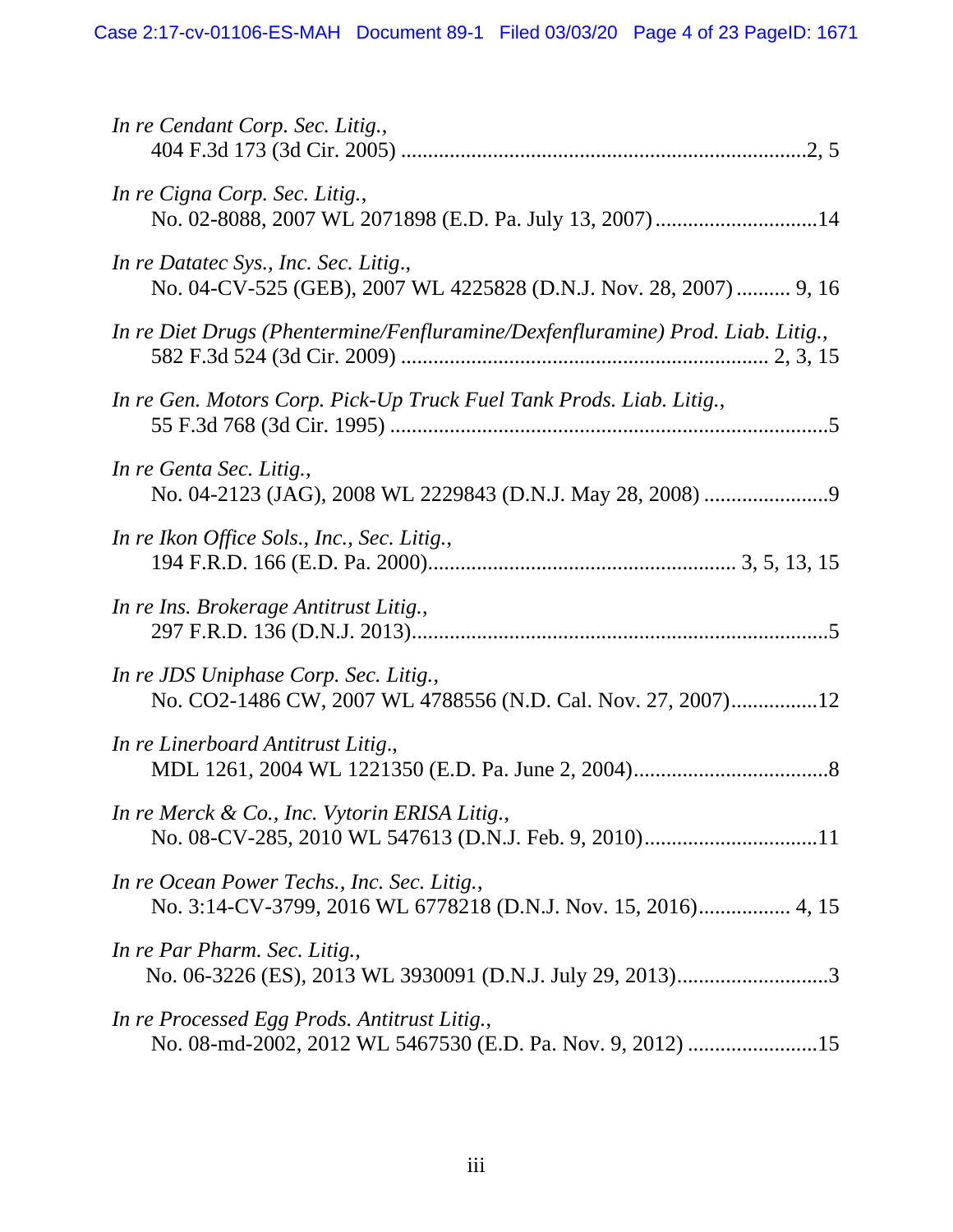| In re Rent-Way Sec. Litig.,                                                                                                |
|----------------------------------------------------------------------------------------------------------------------------|
| In re Rite Aid Corp. Sec. Litig.,                                                                                          |
| In re Schering-Plough Corp. ENHANCE ERISA Litig.,<br>No. 08-1432 (DMC) (JAD), 2012 WL 1964451 (D.N.J. May 31, 2012)  5, 11 |
| In re Suprema Specialties, Inc. Sec. Litig.,<br>No. 02 168 (WHW), 2008 WL 906254 (D.N.J. Mar. 31, 2008) 11                 |
| In re Vicuron Pharm., Inc. Sec. Litig.,                                                                                    |
| In re Viropharma Inc. Sec. Litig.,                                                                                         |
| In re Warner Commc'ns Sec. Litig.,                                                                                         |
| In re WorldCom, Inc. Sec. Litig.,                                                                                          |
| Landy v. Amsterdam,                                                                                                        |
| Louisiana Mun. Police Emps. Ret. Sys. v. Sealed Air Corp.,                                                                 |
| Milliron v. T-Mobile USA, Inc.,                                                                                            |
| Missouri v. Jenkins,                                                                                                       |
| Robbins v. Koger Props., Inc.,                                                                                             |
| Schuler v. Meds. Co.,<br>No. CV 14-1149 (CCC), 2016 WL 3457218 (D.N.J. June 24, 2016)3                                     |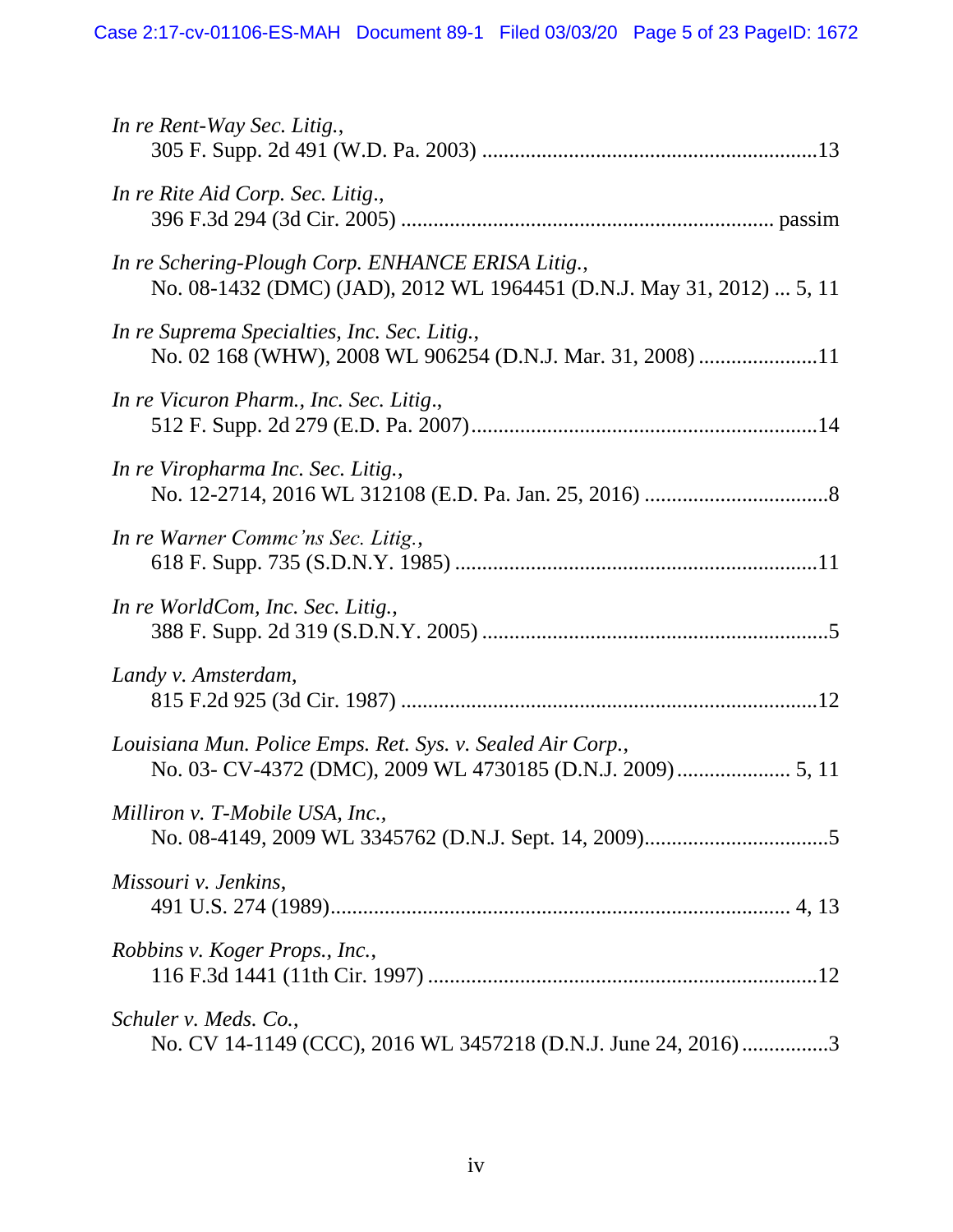| Sullivan v. DB Invs.,                         |  |
|-----------------------------------------------|--|
| Tellabs, Inc. v. Makor Issues & Rights, Ltd., |  |
| <b>Statutes</b>                               |  |
|                                               |  |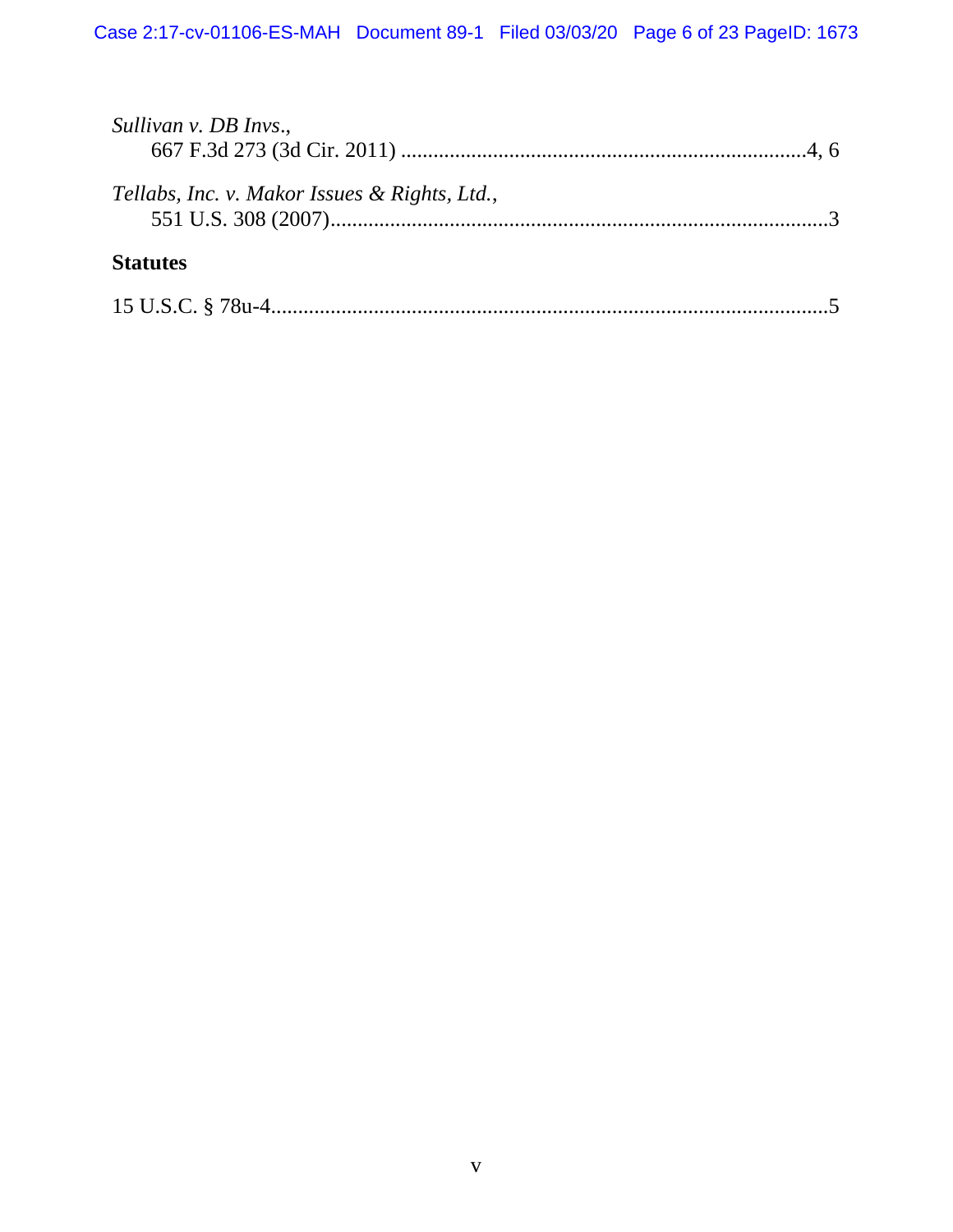#### <span id="page-8-0"></span>**I. INTRODUCTION**

Lead Counsel for Lead Plaintiffs and the Settlement Class have successfully negotiated a Settlement in the amount of \$1,250,000 in cash. The proposed Settlement represents a very favorable recovery for the Settlement Class, especially when viewed in light of the risks and costs attendant to further, protracted litigation. Accordingly, Lead Counsel request an award of attorneys' fees and expenses in the total amount of \$330,000.

As set forth in detail in the Declaration of Adam M. Apton in Support of Lead Plaintiffs' Unopposed Motion for Preliminary Approval of Settlement (Dkt. No. 85- 2) (the "Apton Decl."), the Settlement was achieved through the skill, experience, and effective advocacy of Lead Counsel. Lead Counsel vigorously pursued the claims in this Action for the benefit of the Settlement Class by reviewing and analyzing: (i) documents filed publicly by Sito Mobile with the SEC; (ii) publicly available information, including press releases, news articles, and other public statements issued by or concerning Sito Mobile and Defendants; (iii) research reports issued by financial analysts concerning Sito Mobile; (iv) other publicly available information and data concerning Sito Mobile; (v) interviewing former Sito Mobile employees; (vi) pleadings filed in other pending litigation naming certain Defendants herein as defendants or nominal defendants; and (vii) the applicable law governing the claims and potential defenses. Lead Counsel also defended against Defendants' motions to dismiss and consulted with experts on valuation, damages, and loss causation issues.

Throughout the Action, the stakes have been high, the risks substantial, and the battles hard-fought. The likelihood of succeeding, and then recovering, was highly uncertain. Lead Counsel nevertheless undertook this representation on a contingency basis, with no guarantee of success or recovery. Lead Counsel faced substantial risks establishing liability, defeating defenses, and proving the amount

1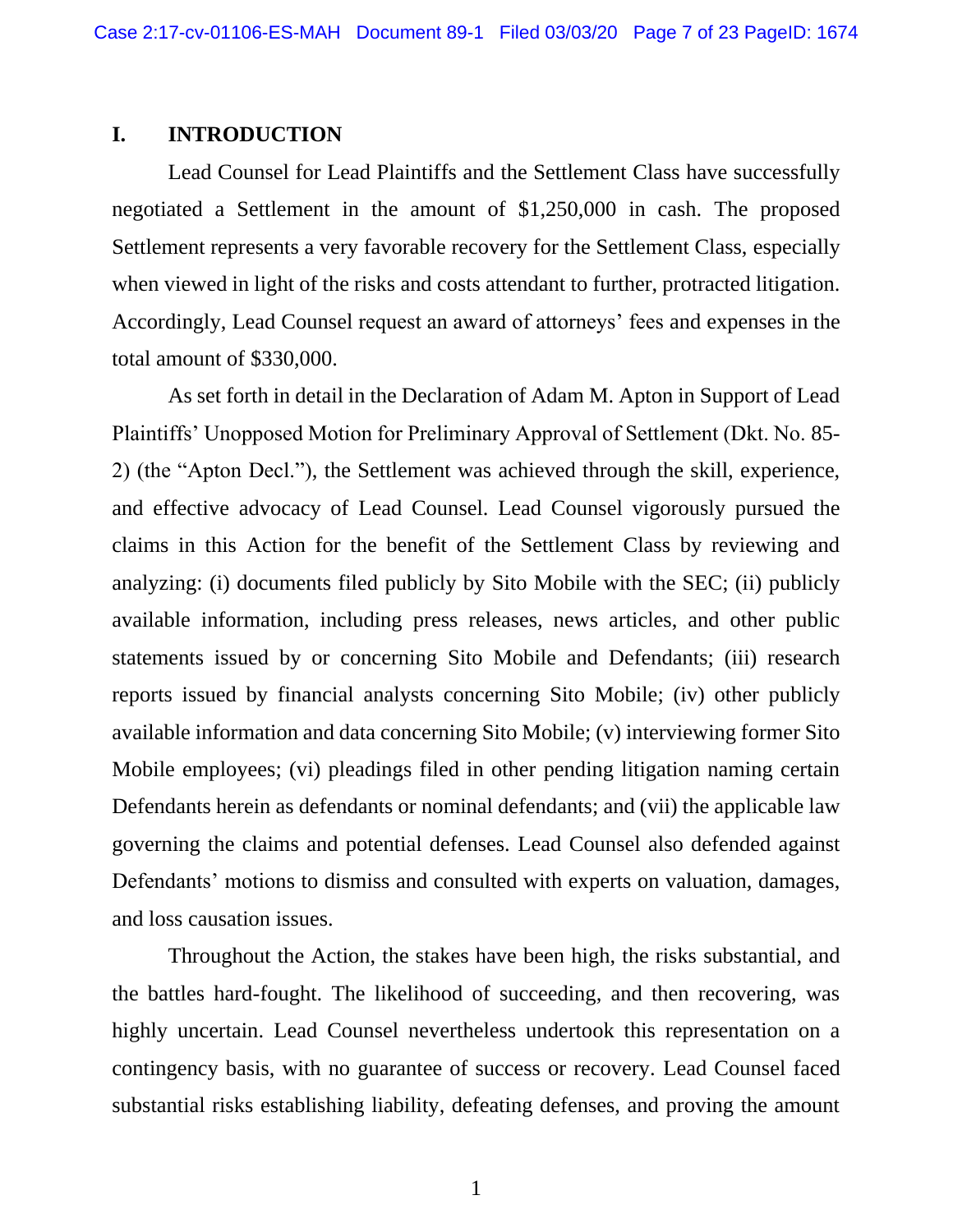of damages. Plaintiffs and Lead Counsel succeeded, however, recovering \$1,250,000 for the Settlement Class Members. This represents between 10% and 50% of the Class's overall potential damages. This is a strong result for a securities fraud class action settlement.

Proof of this is evident in the fact that cases of similar size and complexity have settled for amounts less than or equal to the amount here (as a percentage of overall damages). Moreover, more than 3,500 notices have been disseminated to the public detailing the terms of the Settlement and Lead Counsel's intent to seek attorneys' fees and expenses for a combined aggregate amount of \$330,000. To date, there have been no objections to the Settlement or the requested payments to Plaintiffs and Lead Counsel.

Plaintiffs and Lead Counsel should be compensated for their hard work and commitment to the Action. Accordingly, they respectfully request that their motion for attorneys' fees and expenses and an incentive award be granted.

#### <span id="page-9-1"></span><span id="page-9-0"></span>**II. ARGUMENT**

#### **A. Lead Counsel Is Entitled to An Award of Attorneys' Fees.**

The Supreme Court and Circuit Courts across the country have long recognized that "a litigant or a lawyer who recovers a common fund for the benefit of persons other than himself or his client is entitled to a reasonable attorney's fee from the fund as a whole." *Boeing Co. v. Van Gemert*, 444 U.S. 472, 478 (1980); *In re Cendant Corp. Sec. Litig.*, 404 F.3d 173, 197 (3d Cir. 2005) ("attorneys whose efforts create, discover, increase, or preserve a [common] fund are entitled to compensation"); *In re Diet Drugs (Phentermine/Fenfluramine/Dexfenfluramine) Prod. Liab. Litig.*, 582 F.3d 524, 540 (3d Cir. 2009). 1

<sup>&</sup>lt;sup>1</sup> All internal quotations and citations are omitted unless otherwise noted.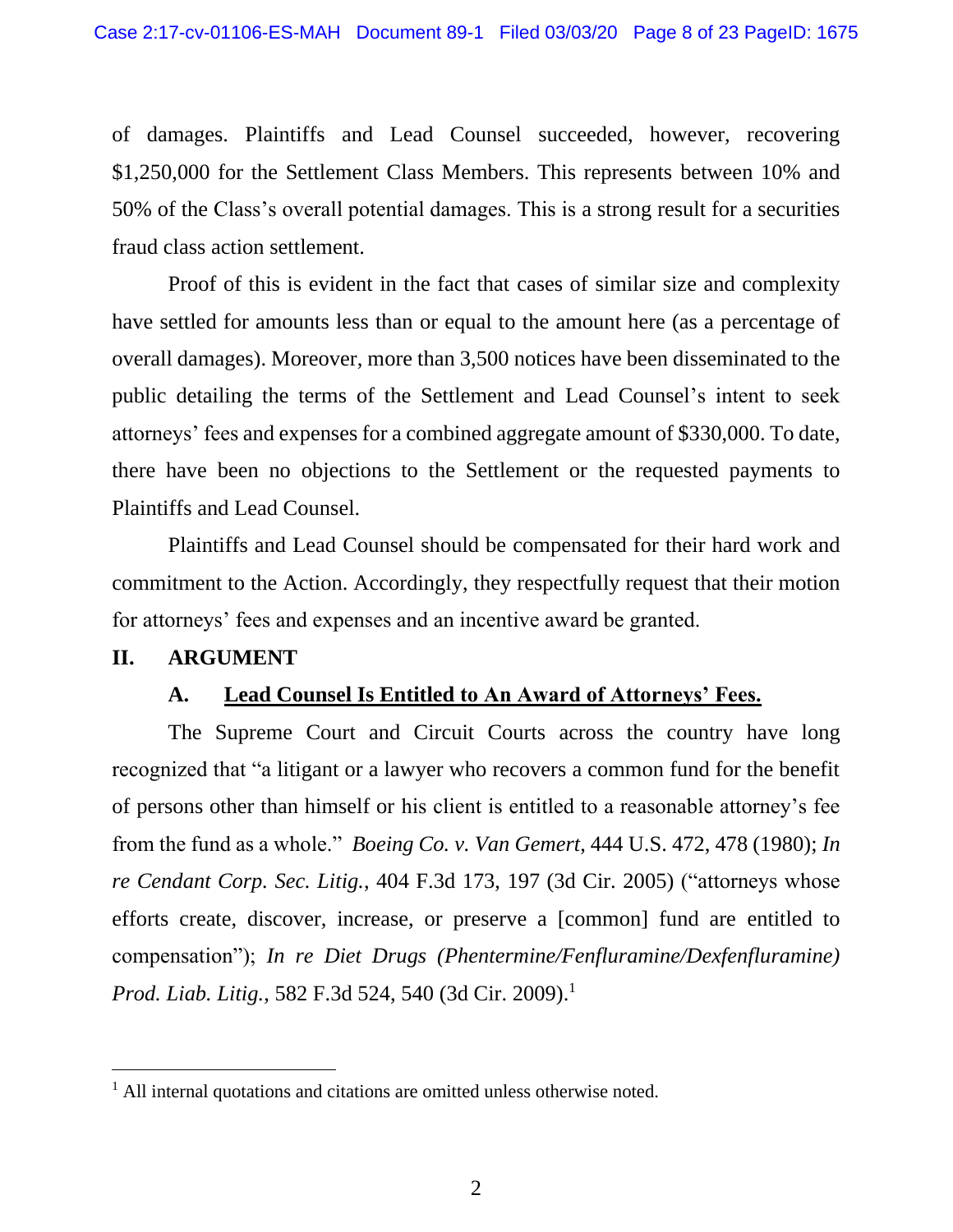Courts within the Third Circuit have consistently adhered to this rule. *See, e.g.*, *Schuler v. Meds. Co.*, No. CV 14-1149 (CCC), 2016 WL 3457218, at \*8 (D.N.J. June 24, 2016) ("Under the common fund doctrine, 'a private plaintiff, or plaintiff's attorney, whose efforts create, discover, increase, or preserve a fund to which others also have a claim, is entitled to recover from the fund the costs of his litigation, including attorneys' fees.'") (quoting *Diet Drugs*, 582 F.3d at 540); *In re Par Pharm. Sec. Litig.*, No. 06-3226 (ES), 2013 WL 3930091, at \*9 (D.N.J. July 29, 2013); *In re Ikon Office Sols., Inc., Sec. Litig.*, 194 F.R.D. 166, 192 (E.D. Pa. 2000) ("[T]here is no doubt that attorneys may properly be given a portion of the settlement fund in recognition of the benefits they have bestowed on class members.").

Courts have emphasized that the award of attorneys' fees from a common fund serves to encourage skilled counsel to represent classes of persons who otherwise may not be able to retain counsel to represent them in complex and risky litigation. *See Gunter v. Ridgewood Energy Corp.*, 223 F.3d 190, 198 (3d Cir. 2000) (goal of percentage fee awards is to "ensur[e] that competent counsel continue to be willing to undertake risky, complex, and novel litigation"). Indeed, the Supreme Court has repeatedly recognized that private securities actions, such as the instant Action, are "an essential supplement to criminal prosecutions and civil enforcement actions," brought by the U.S. Securities and Exchange Commission ("SEC"). *Tellabs, Inc. v. Makor Issues & Rights, Ltd.*, 551 U.S. 308, 313 (2007); *accord Bateman Eichler, Hill Richards, Inc. v. Berner*, 472 U.S. 299, 310 (1985) (private securities actions provided "a most effective weapon in the enforcement of the securities laws and are a necessary supplement to [SEC] action").

## <span id="page-10-0"></span>**B. The Requested Attorneys' Fees Are Reasonable Under the Percentage-of-the-Fund Method.**

The Supreme Court has recognized that an appropriate court-awarded fee is intended to approximate what counsel would receive if they were bargaining for the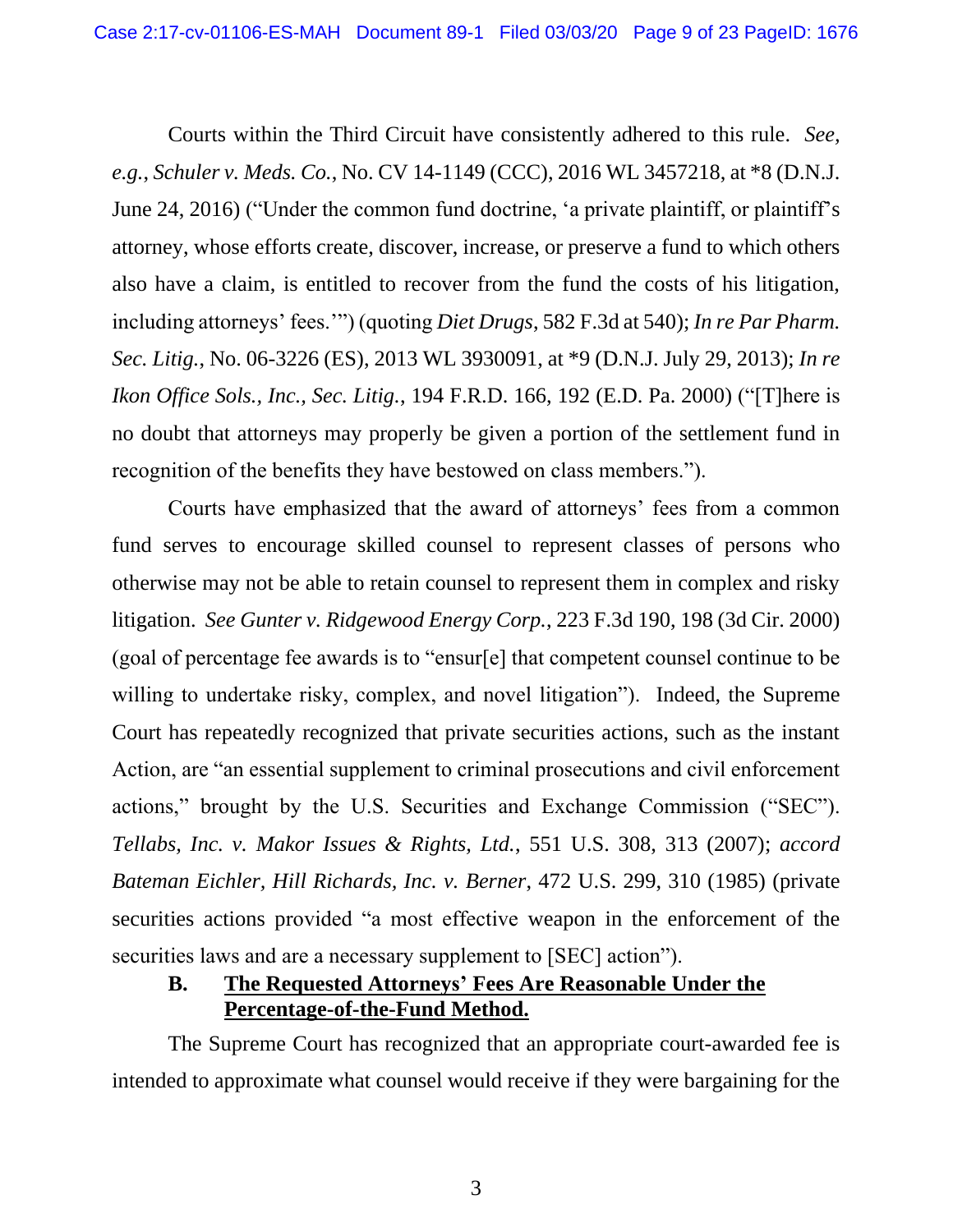services in the marketplace. *See Missouri v. Jenkins*, 491 U.S. 274, 285-86 (1989). If this were a non-representative action, the customary fee arrangement would be contingent, on a percentage basis, and in the range of 30% to 33% of the recovery. *See Blum v. Stenson*, 465 U.S. 886, 903-04 (1984) ("In tort suits, an attorney might receive one-third of whatever amount the plaintiff recovers. In those cases, therefore, the fee is directly proportional to the recovery.") (Brennan, J., concurring). In the Third Circuit, the percentage-of-recovery method is "generally favored" in cases involving a settlement that creates a common fund. *See Sullivan v. DB Invs*., 667 F.3d 273, 330 (3d Cir. 2011) (favoring percentage of recovery method "because it allows courts to award fees from the [common] fund in a manner that rewards counsel for success and penalizes it for failure"); *In re AT&T Corp. Sec. Litig.*, 455 F.3d 160, 164 (3d Cir. 2006); *In re Rite Aid Corp. Sec. Litig*., 396 F.3d 294, 300 (3d Cir. 2005). The percentage-of-recovery method is almost universally preferred in common fund cases because it most closely aligns the interests of counsel and the class. *See Rite Aid*, 396 F.3d at 300; *In re Ocean Power Techs., Inc. Sec. Litig.*, No. 3:14-CV-3799, 2016 WL 6778218, at \*24 (D.N.J. Nov. 15, 2016).

The Third Circuit has "several times reaffirmed that the application of a percentage-of-recovery method is appropriate in common-fund cases." *In re Cendant Corp. PRIDES Litig.*, 243 F.3d 722, 734 (3d Cir. 2001) (citing *Gunter*, 223 F.3d at 195 n.1). Although the Third Circuit recommends that the percentage award be "cross-checked" against the lodestar method to ensure its reasonableness, *Sullivan*, 667 F.3d at 330, "[t]he lodestar cross-check, while useful, should not displace a district court's primary reliance on the percentage-of-recovery method." *AT&T*, 455 F.3d at 164.

Additionally, the Private Securities Litigation Reform Act of 1995 ("PSLRA"), which governs this Action, specifies that "[t]otal attorneys' fees and expenses awarded . . . not exceed a reasonable percentage of the amount of any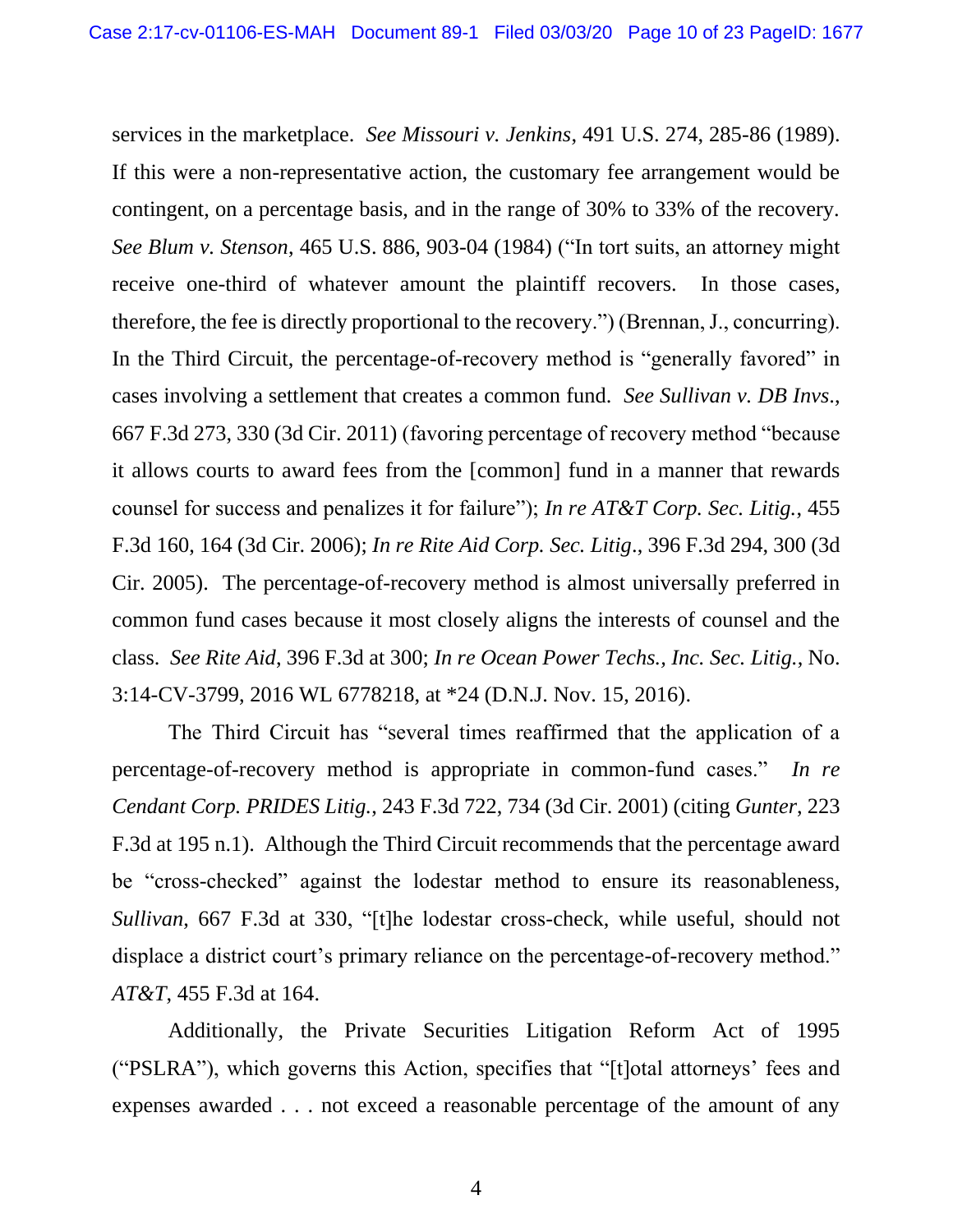damages and prejudgment interest actually paid to the class," thus also supporting the use of the percentage-of-recovery method. 15 U.S.C. § 78u-4(a)(6). Courts have concluded that, in using this language, Congress expressed a preference for the percentage method, rather than the lodestar method, in determining attorneys' fees in securities class actions. *See Cendant*, 404 F.3d at 188 n.7; *Rite Aid*, 396 F.3d at 300; *In re WorldCom, Inc. Sec. Litig.*, 388 F. Supp. 2d 319, 354-55 (S.D.N.Y. 2005).

The requested fee is reasonable under the percentage-of-recovery method. Although there is no general rule, courts in the Third Circuit have observed that fee awards generally range from 19% to 45% of the settlement fund. *See In re Gen. Motors Corp. Pick-Up Truck Fuel Tank Prods. Liab. Litig.*, 55 F.3d 768, 822 (3d Cir. 1995); *Ikon*, 194 F.R.D. at 194 ("Percentages awarded have varied considerably, but most fees appear to fall in the range of nineteen to forty-five percent."). Fees most commonly range from 25% to one-third of the recovery. *See In re Ins. Brokerage Antitrust Litig.*, 297 F.R.D. 136, 155 (D.N.J. 2013) ("Courts within the Third Circuit often award fees of 25% to 33% of the recovery."); *Louisiana Mun. Police Emps. Ret. Sys. v. Sealed Air Corp.*, No. 03- CV-4372 (DMC), 2009 WL 4730185, at \*8 (D.N.J. 2009) (same).

A review of attorneys' fees awarded in class actions with comparably sized settlements in the Third Circuit supports the reasonableness of the requested fee. *See Milliron v. T-Mobile USA, Inc.*, No. 08-4149, 2009 WL 3345762 (D.N.J. Sept. 14, 2009) (awarding 33% of \$13.5 million settlement); *In re Schering-Plough Corp. ENHANCE ERISA Litig.*, No. 08-1432 (DMC) (JAD), 2012 WL 1964451, at \*6-7 (D.N.J. May 31, 2012) (awarding 33.3% of \$12.25 million settlement); *Ins. Brokerage Antitrust Litig.*, 297 F.R.D. at 154-56 (awarding 33% of \$10.5 million settlement).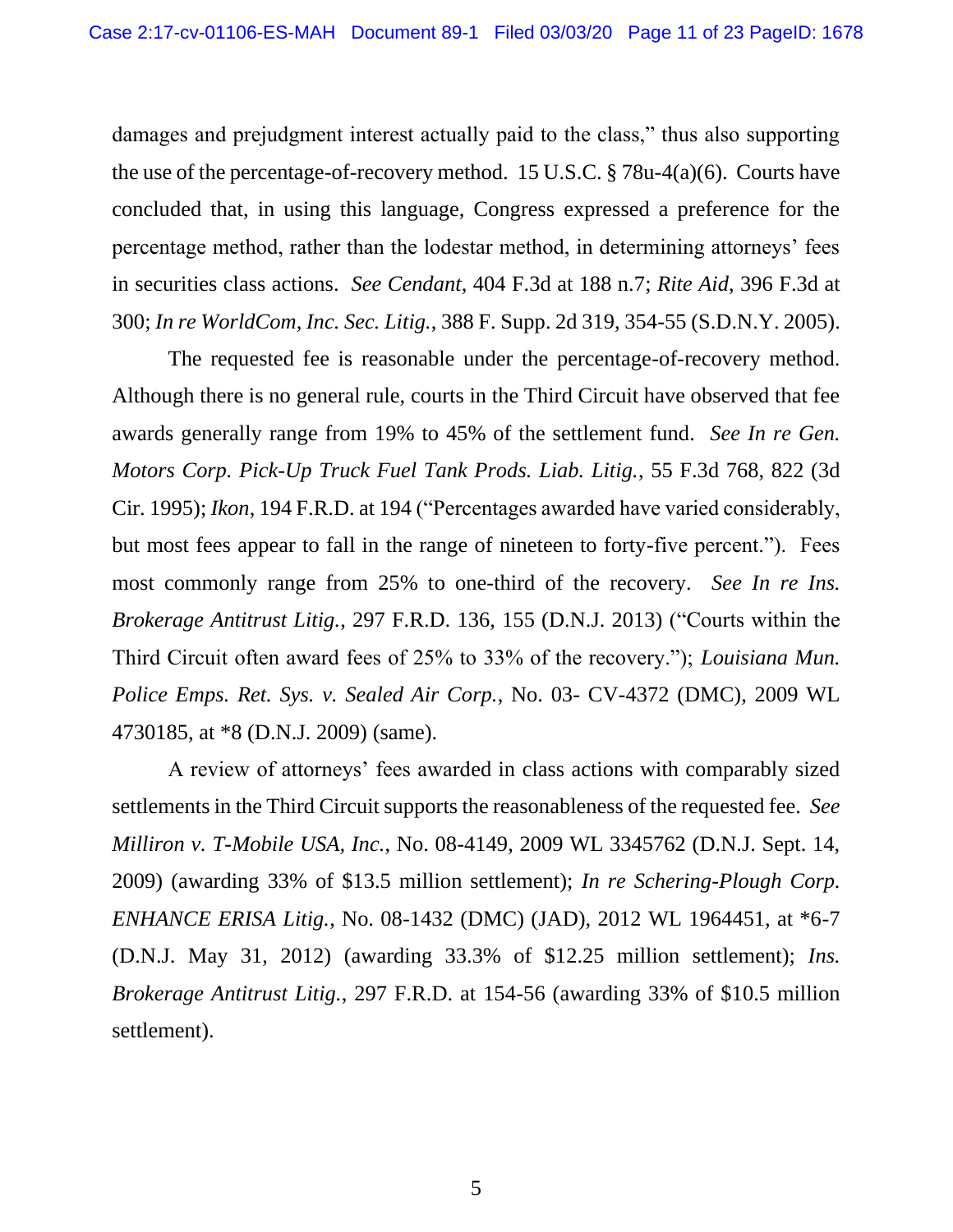#### <span id="page-13-0"></span>**C. The Requested Attorneys' Fees Are Reasonable Under the Lodestar Cross-Check.**

The Third Circuit recommends that district courts use counsel's lodestar as a "cross check" to determine whether the fee that would be awarded under the percentage approach is reasonable and to avoid a "windfall" to counsel. *See Sullivan*, 667 F.3d at 330; *AT&T*, 455 F.3d at 164. 2

Here, Lead Counsel devoted 311 hours to the prosecution and resolution of this Action. Supplemental Declaration of Adam M. Apton ("Supp. Apton Decl."), ¶¶7-8. Lead Counsel's lodestar – which is derived by multiplying their hours spent on the litigation by each firm's current hourly rates for attorneys, paralegals, and other professional support staff – is \$258,906.25. *Id*. Accordingly, the requested fee of \$330,000 represents a modest multiplier to Lead Counsel's lodestar of approximately 1.15x. Lodestar multipliers of one to four are often used in common fund cases. *Prudential*, 148 F.3d at 341; *see* also *AT&T*, 455 F.3d at 172 (approving a 1.28 multiplier and noting the Third Circuit's prior "approv[al] of a lodestar multiplier of 2.99 in . . . a case [that] 'was neither legally nor factually complex."")<sup>3</sup>; *In re Schering-Plough Corp. Enhance ERISA Litig.*, No. 08-1432, 2012 WL 1964451, at \* 8 (D.N.J. May 31, 2012) (Cavanaugh, J.) (awarding 1.6 multiplier); *Rite Aid*, 146 F. Supp. 2d at 736 and 362 F. Supp. 2d at 589 (awarding multiplier of between 4.5 and 8.5 on 2001 settlement and multiplier of 6.96 on the 2005 settlement); *Lucent*, 327 F. Supp. 2d at 443 (awarding 2.13 multiplier in \$517 settlement); *DaimlerChrysler*, No. 00-0993 (awarding 4.2 multiplier); *In re* 

 $2$  Under the full "lodestar method," a court multiplies the number of hours each time keeper spent on the case by the hourly rate, then adjusts that lodestar figure by applying a multiplier to reflect such factors as the risk and contingent nature of the litigation, the result obtained, and the quality of the attorneys' work. The multiplier is intended to "account for the contingent nature or risk involved in a particular case and the quality" of the work. *Rite Aid*, 396 F.3d at 305-06.

<sup>&</sup>lt;sup>3</sup> All citations and internal quotations are omitted unless otherwise provided.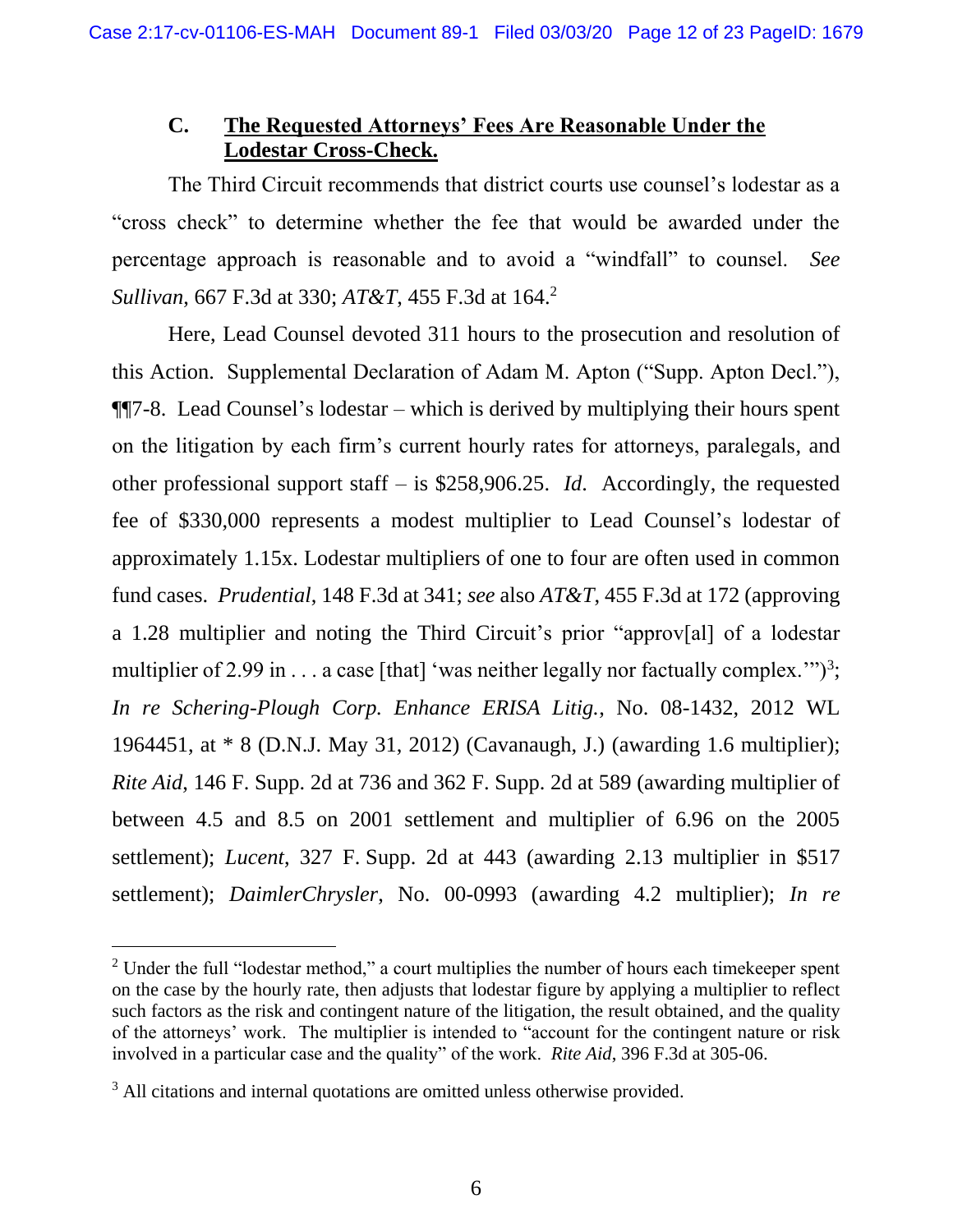*AremisSoft Corp. Sec. Litig.*, 210 F.R.D. 109, 135 (D.N.J. 2002) (awarding 4.3 multiplier); *In re Ikon Office Solutions, Inc. Sec. Litig.*, 194 F.R.D. 166, 195 (E.D. Pa. 2000) (awarding 2.7 multiplier and noting that it was "well within the range of those awarded in similar cases").

Accordingly, the fee requested here is reasonable and would not provide counsel with a windfall.

## <span id="page-14-0"></span>**D. Other Factors Considered by Courts in the Third Circuit Confirm That the Requested Fee Is Fair and Reasonable.**

The Third Circuit has set forth the following criteria for courts to consider when reviewing a request for attorneys' fees in a common fund case:

(1) the size of the fund created and the number of persons benefitted; (2) the presence or absence of substantial objections by members of the Class to the settlement terms and/or fees requested by counsel; (3) the skill and efficiency of the attorneys involved; (4) the complexity and duration of the litigation; (5) the risk of nonpayment; (6) the amount of time devoted to the case by plaintiffs' counsel; and (7) the awards in similar cases.

*Gunter*, 223 F.3d at 195, n.1. The Third Circuit has also suggested three other factors that may be relevant to the Court's inquiry: (1) "the value of benefits accruing to class members attributable to the efforts of class counsel as opposed to the efforts of other groups, such as government agencies conducting investigations"; (2) "the percentage fee that would have been negotiated had the case been subject to a private [non-class] contingent fee agreement at the time counsel was retained"; and (3) any "innovative terms of settlement." *AT&T*, 455 F.3d at 165 (citing *Prudential*, 148 F. 3d at 338-40).

The fee award factors "'need not be applied in a formulaic way' because each case is different, 'and in certain cases, one factor may outweigh the rest.'" *AT&T*, 455 F.3d at 165 (citing *Rite Aid*, 396 F.3d at 301). Indeed in cases involving large settlement awards, district courts may give some of the *Gunter* factors less weight,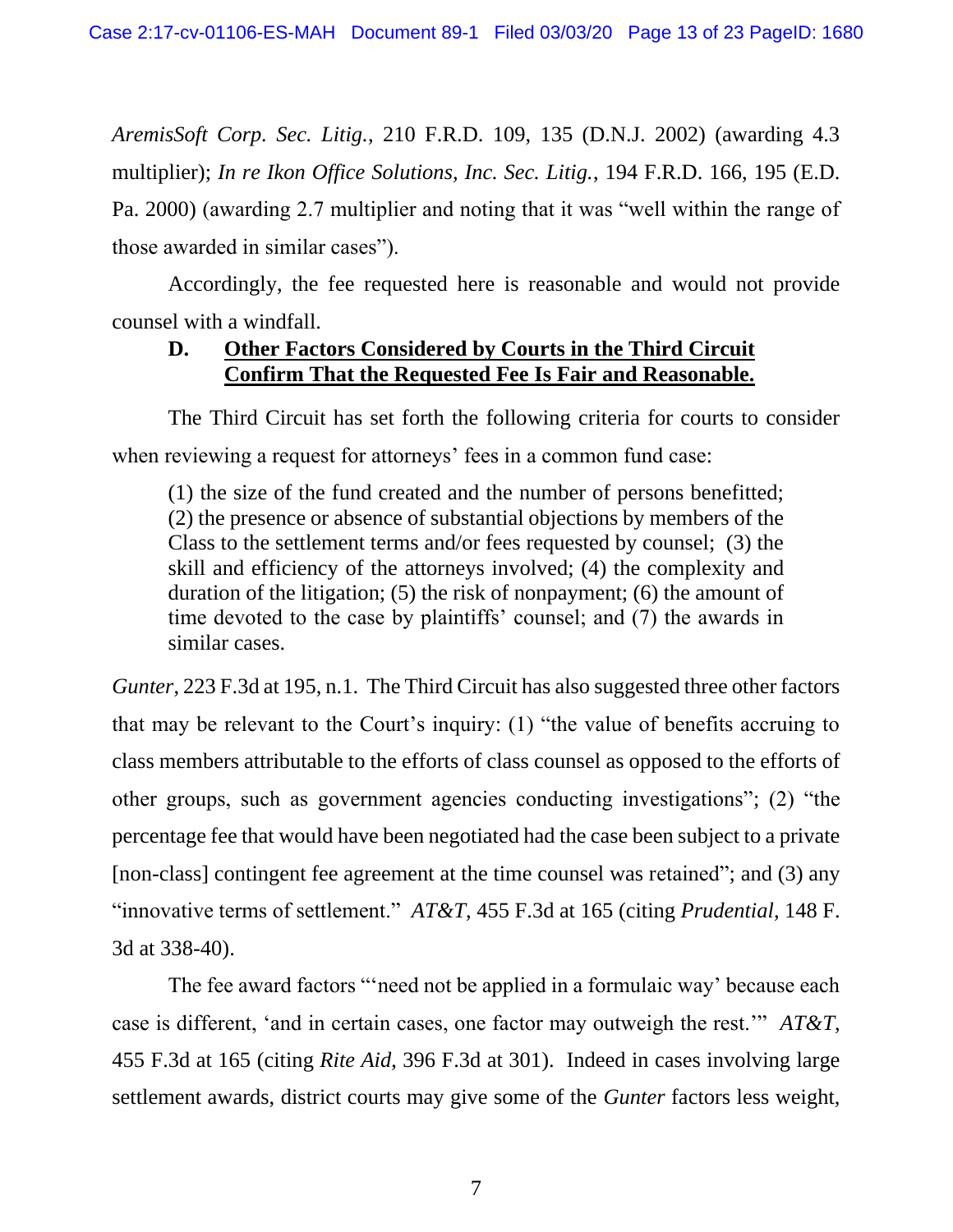and emphasize (1) the complexity and duration of the case and (2) awards in similar cases. *Rite Aid*, 396 F.3d at 301.

An analysis of relevant factors further confirms that the fee requested here is fair and reasonable and should be approved.

## **1. The Size of the Common Fund Created and the Number of Persons Benefited Support Approval of the Fee Request.**

The result achieved is one of the primary factors to be considered in assessing the propriety of an attorneys' fee award. *Hensley v. Eckerhart*, 461 U.S. 424, 436 (1983) ("the most critical factor is the degree of success obtained"); *In re Viropharma Inc. Sec. Litig.*, No. 12-2714, 2016 WL 312108, at \*16 (E.D. Pa. Jan. 25, 2016).

Here, Lead Counsel, on behalf of Plaintiffs, have secured a Settlement that provides for a substantial and certain payment of \$1,250,000. The Settlement is at or well-above the 14.1% median recovery for cases with damages under \$20 million in 2018 securities cases. Apton Decl. at ¶16. Plaintiffs estimate aggregate damages between \$2 million and \$12.5 million. *Id*. Measured against this yardstick, the Settlement recovers approximately 10% and 50% of maximum damages – a very favorable recovery in light of the procedural posture of the case, Defendants' countervailing arguments, and the risk that continued litigation might result in a vastly smaller recovery or no recovery at all. *Id*.

The Settlement will also benefit a large number of investors. To date, the Claims Administrator has mailed over 3,500 Notice Packets to potential Settlement Class Members and their nominees. *See* Declaration of Richard Simmons, ¶8. Accordingly, although the deadline for submission of the Claim Forms is not until April 16, 2020, a large number of Settlement Class Members can be expected to benefit from the Settlement Fund*. See In re Linerboard Antitrust Litig*., MDL 1261, 2004 WL 1221350, at \*5 (E.D. Pa. June 2, 2004), *order amended by* MDL 1261,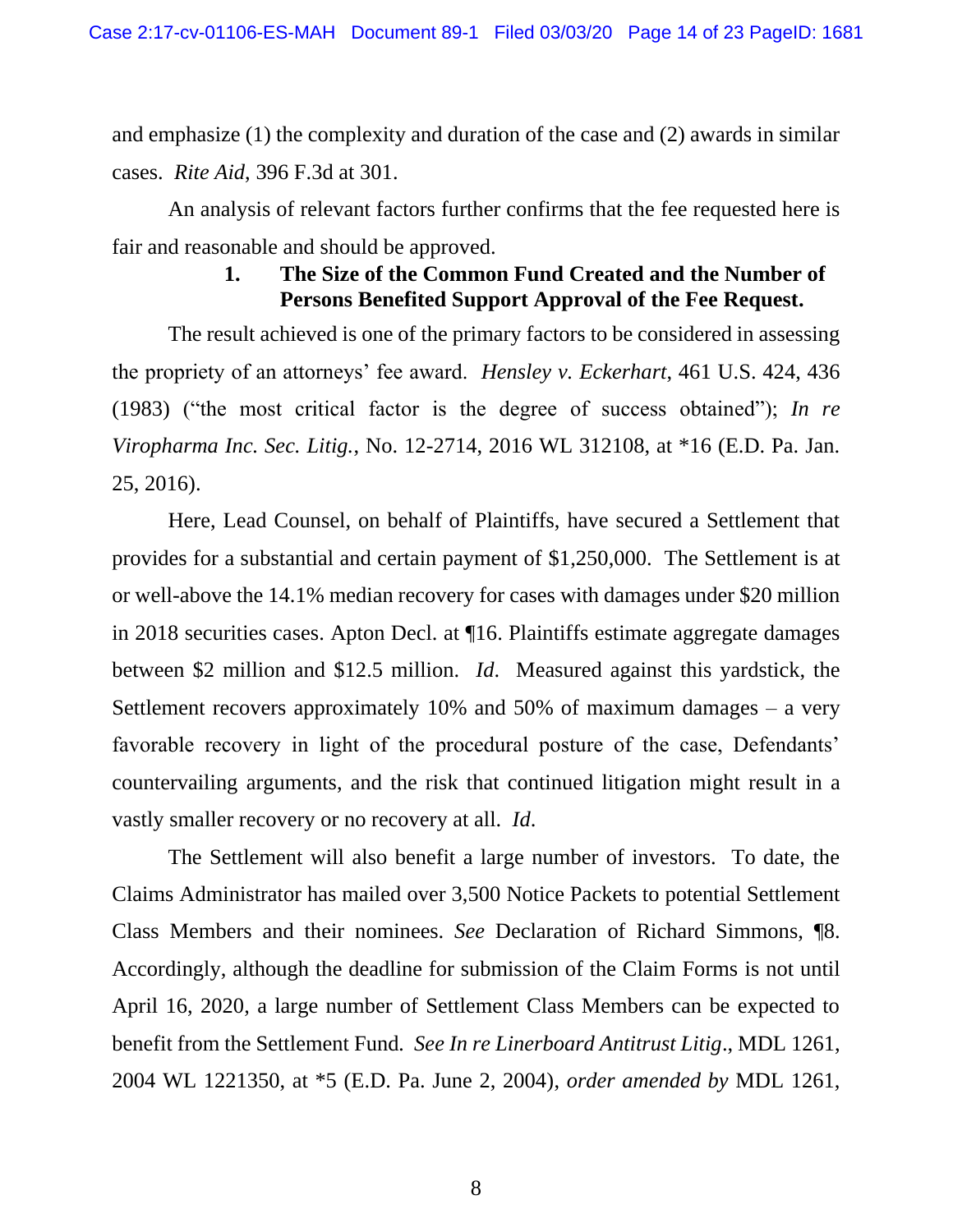2004 WL 1240775 (E.D. Pa. June 4, 2004) (size of benefitted population "is best estimated by the number of entities that were sent the notice describing the [Settlement]").

## **2. The Absence of Objections to Date Supports Approval of the Fee Request.**

The Notice, which was sent to more than 8,300 potential Settlement Class Members and their nominees and disseminated over the internet, provided a summary of the terms of the Settlement and stated that Lead Counsel would apply for an award of attorneys' fees in an amount not to exceed \$330,000. *See* Declaration of Richard Simmons at Exhibit A. The Notice also advised Settlement Class Members that they could object to the Settlement or fee request and explained the procedure for doing so. *See id*. Although the deadline set by the Court for Settlement Class Members to object has not yet passed, to date, no objections have been received.

## **3. The Complexity and Duration of the Litigation Support Approval of the Fee Request.**

Securities litigation is regularly acknowledged to be particularly complex and expensive litigation, usually requiring expert testimony on multiple issues, including loss causation and damages. *See, e.g.*, *Fogarazzo v. Lehman Bros., Inc.*, No. 03- 5194 (SAS), 2011 WL 671745, at \*3 (S.D.N.Y. Feb. 23, 2011) ("securities actions are highly complex"); *In re Genta Sec. Litig.*, No. 04-2123 (JAG), 2008 WL 2229843, at \*3 (D.N.J. May 28, 2008) ("This [securities fraud] action involves complex legal and factual issues, and pursuing them would be costly and expensive."); *In re Datatec Sys., Inc. Sec. Litig*., No. 04-CV-525 (GEB), 2007 WL 4225828, at \*3 (D.N.J. Nov. 28, 2007) ("[R]esolution of [accounting and damages issues] would likely require extensive and conceptually difficult expert economic analysis. . . . Trial on [scienter and loss causation] issues would be lengthy and costly to the parties.").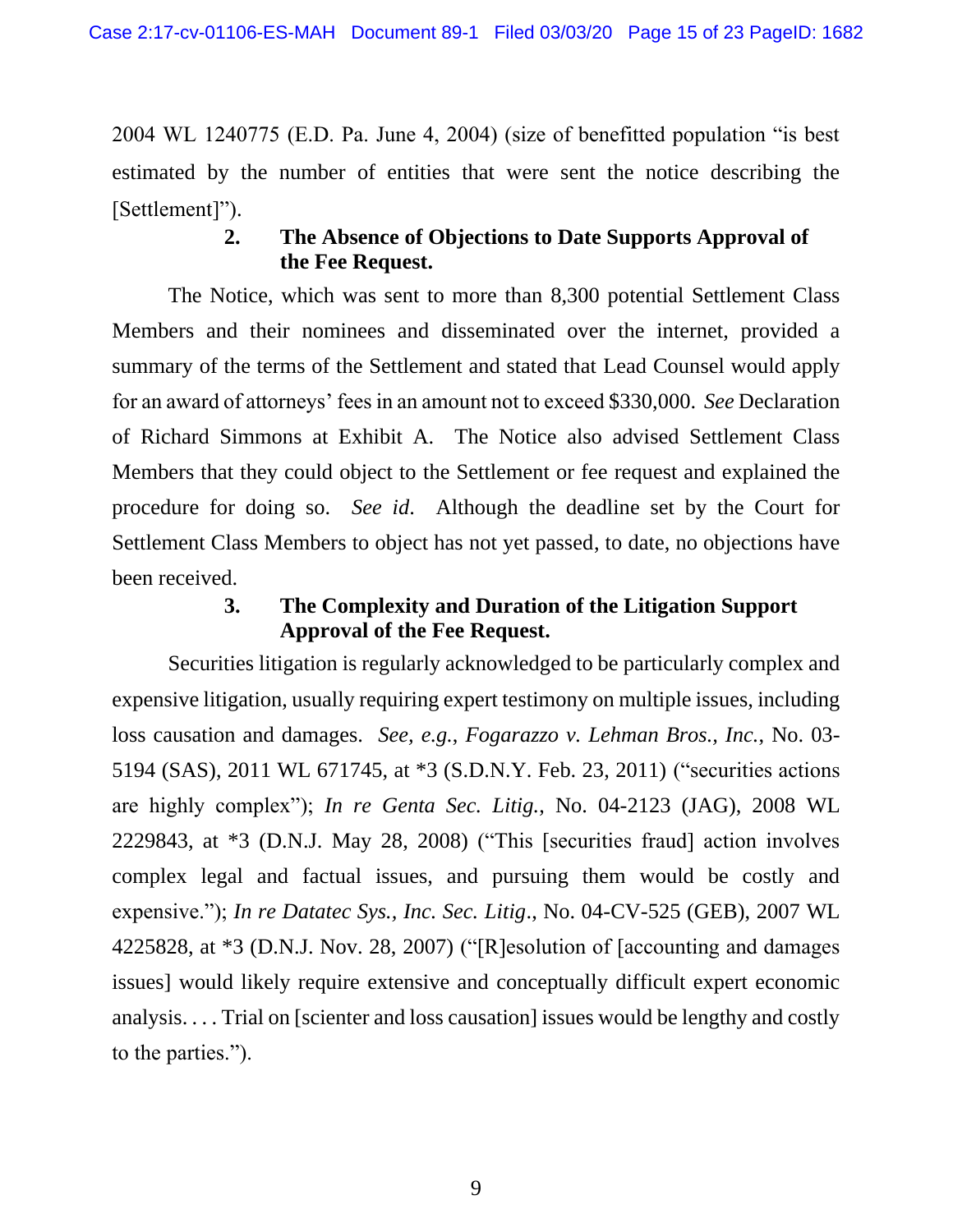The Action alleged violations of the Securities and Exchange Act of 1934 ("Exchange Act"), raising a panoply of difficult legal and factual issues that required creativity and sophisticated analysis. The motions to dismiss were hotly contested, and the investigation required careful review and analysis of public records. Plaintiffs believe that the case has merit and that evidence exists to establish Defendants' liability. However, this is a case with a complex fact pattern. Plaintiffs recognize that Defendants have denied the allegations in the Complaint and that they strongly dispute the central premise of the Complaint. In view of these factors, without a settlement, Plaintiffs and the Settlement Class face a very real risk in this case that they could recover far less than the Settlement Amount—or even nothing without the Settlement – a particularly realistic possibility given Sito Mobile's fragile financial situation. In addition, costly expert testimony concerning the materiality of Defendants' misstatements, loss causation, damages, and market efficiency would be crucial to Plaintiffs' case. In all events, protracted and highly complex further litigation without a reasonably predictable outcome would ensue if this case were not resolved at this time.

Had this litigation continued, Plaintiffs, through Lead Counsel, would have been required to conduct extensive factual document and deposition discovery and substantial expert discovery (including preparation of expert reports and expert depositions). After the close of discovery, Defendants would undoubtedly have moved for summary judgment and would have vigorously challenged Plaintiffs' experts' testimony. Substantial time and expense would need to be expended in preparing the case for trial and filing and responding to motions *in limine*, and the trial itself would be extensive and uncertain.

Moreover, even if the jury returned a favorable verdict after trial, it is likely that any verdict would be the subject of numerous post-trial motions and a complex multi-year appellate process. Indeed, in complex securities cases, even a victory at the trial stage does not guarantee a successful outcome. *See In re Warner Commc'ns*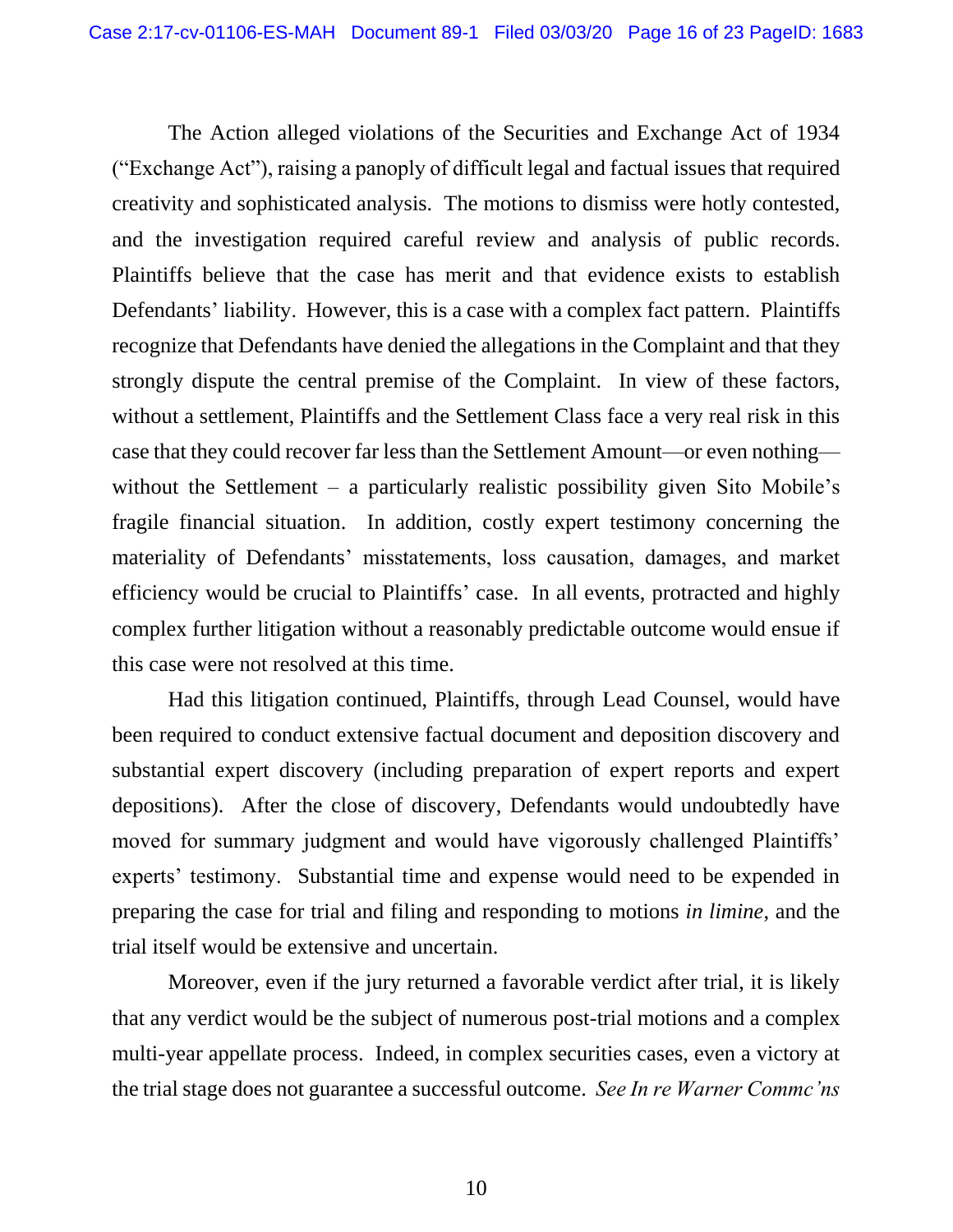*Sec. Litig.*, 618 F. Supp. 735, 747-48 (S.D.N.Y. 1985), *aff'd*, 798 F.2d 35 (2d Cir. 1986) ("Even a victory at trial is not a guarantee of ultimate success . . . . An appeal could seriously and adversely affect the scope of an ultimate recovery, if not the recovery itself.").

Considering the magnitude, expense, and complexity of this securities case – especially when compared to the significant and certain recovery achieved by the Settlement – Lead Counsel's fee request is reasonable.

## **4. The Risk of Non-Payment Supports Approval of the Fee Request.**

Lead Counsel undertook this Action on an entirely contingent fee basis, assuming a substantial risk that the litigation would yield no or potentially little recovery and leave them uncompensated for their investment of time, as well as for their substantial expenses. This Court and others have consistently recognized that this risk is an important factor favoring an award of attorneys' fees. *See, e.g.*, *Schering-Plough*, 2012 WL 1964451, at \*7 ("Courts routinely recognize that the risk created by undertaking an action on a contingency fee basis militates in favor of approval."); *In re Merck & Co., Inc. Vytorin ERISA Litig.*, No. 08-CV-285, 2010 WL 547613, at \*11 (D.N.J. Feb. 9, 2010) (finding "[t]he risk of little to no recovery weighs in favor of an award of attorneys' fees" where counsel accepted the action on a contingent-fee basis); *Sealed Air*, 2009 WL 4730185, at \*8 (same); *In re Suprema Specialties, Inc. Sec. Litig.*, No. 02 168 (WHW), 2008 WL 906254, at \*11 (D.N.J. Mar. 31, 2008) (same).

In undertaking this responsibility, counsel were obligated to ensure that sufficient resources were dedicated to the prosecution of the Action, and that funds were available to compensate staff and to cover the considerable costs that a case such as this requires. With an average lag time of several years for cases of this type to conclude, the financial burden on contingent-fee counsel is far greater than on a firm that is paid on an ongoing basis. Indeed, Lead Counsel received no compensation during the course of this four-year litigation and advanced or incurred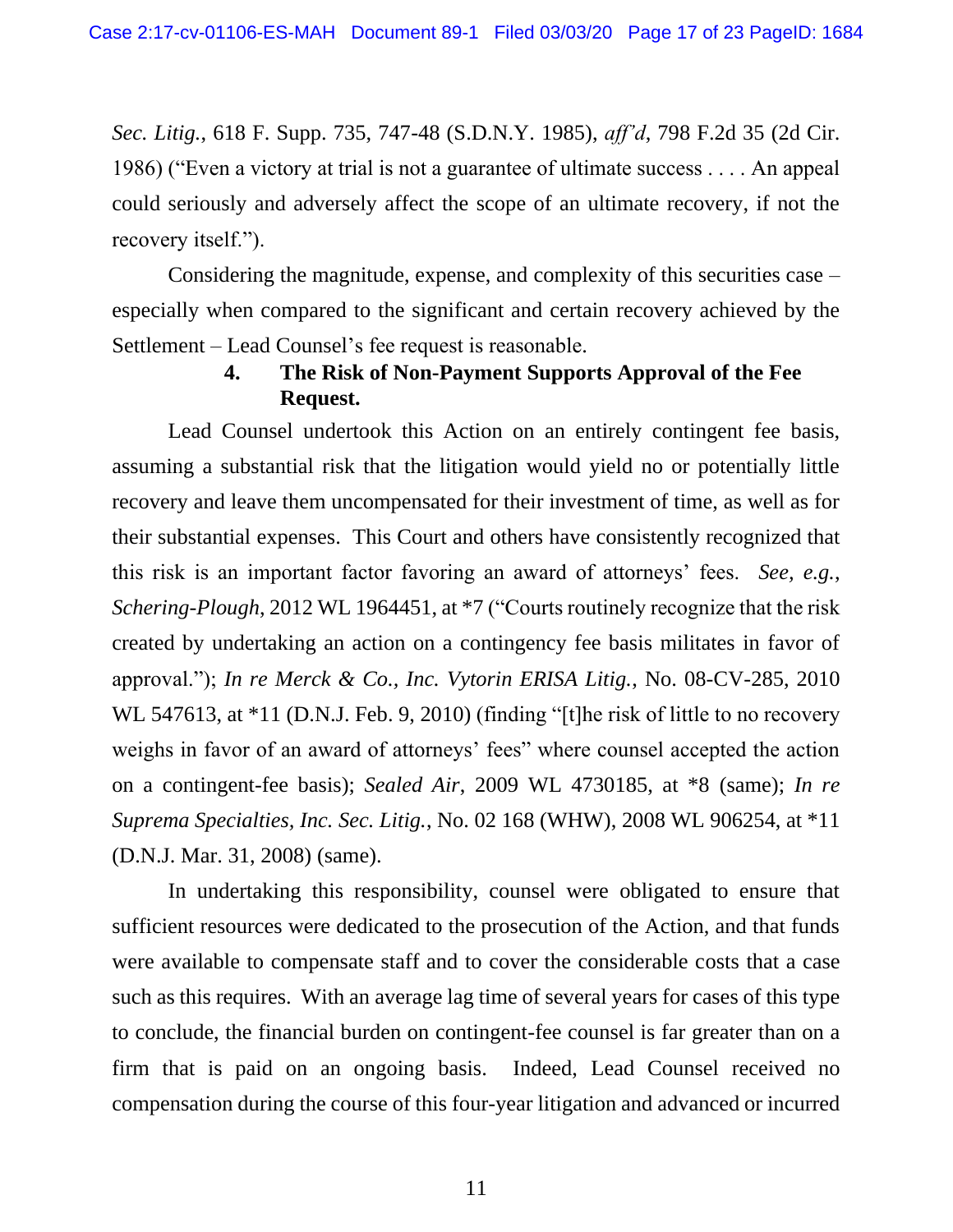approximately \$25,000 in expenses in prosecuting this Action for the benefit of the Settlement Class.

The risk of no recovery in complex cases of this type is real. Indeed, even if Plaintiffs had prevailed at trial on both liability and damages, no judgment would have been secure until after the rulings on the inevitable post-judgment motions and appeals became final – a process that would likely take years. Lead Counsel know from experience that despite the most vigorous and skillful efforts, a firm's success in contingent litigation, such as this, is not assured, and there are many class actions in which plaintiffs' counsel expended tens of thousands of hours and millions in expenses and received nothing for their efforts. 4 Indeed, even judgments initially affirmed on appeal by an appellate panel are no assurance of a recovery. *See, e.g.*, *Backman v. Polaroid Corp.*, 910 F.2d 10 (1st Cir. 1990) (after 11 years of litigation, and following a jury verdict for plaintiffs and an affirmance by a First Circuit panel, plaintiffs' claims were dismissed by an *en banc* decision and plaintiffs recovered nothing).

Because the fee in this matter was entirely contingent, the only certainty was that there would be no fee without a successful result, and that such a result would be realized only after considerable and difficult effort. This strongly favors approval of the requested fee.

<sup>4</sup> For illustrative examples, *see, e.g.*, *Robbins v. Koger Props., Inc.*, 116 F.3d 1441 (11th Cir. 1997) (reversal of jury verdict of \$81 million against accounting firm after a 19-day trial); *Bentley v. Legent Corp.*, 849 F. Supp. 429 (E.D. Va. 1994), *aff'd*, 50 F.3d 6 (4th Cir. 1995) (directed verdict after plaintiffs' presentation of its case to the jury); *Landy v. Amsterdam*, 815 F.2d 925 (3d Cir. 1987) (directed verdict for defendants after five years of litigation); *Anixter v. Home-Stake Prod. Co.*, 77 F.3d 1215 (10th Cir. 1996) (overturning plaintiffs' verdict following two decades of litigation); *In re Apple Comput. Sec. Litig.*, No. C-84-20148, 1991 WL 238298, at \*1-2 (N.D. Cal. Sept. 6, 1991) (\$100 million jury verdict vacated on post-trial motions); *In re JDS Uniphase Corp. Sec. Litig.*, No. CO2-1486 CW, 2007 WL 4788556 (N.D. Cal. Nov. 27, 2007) (defense verdict after four weeks of trial).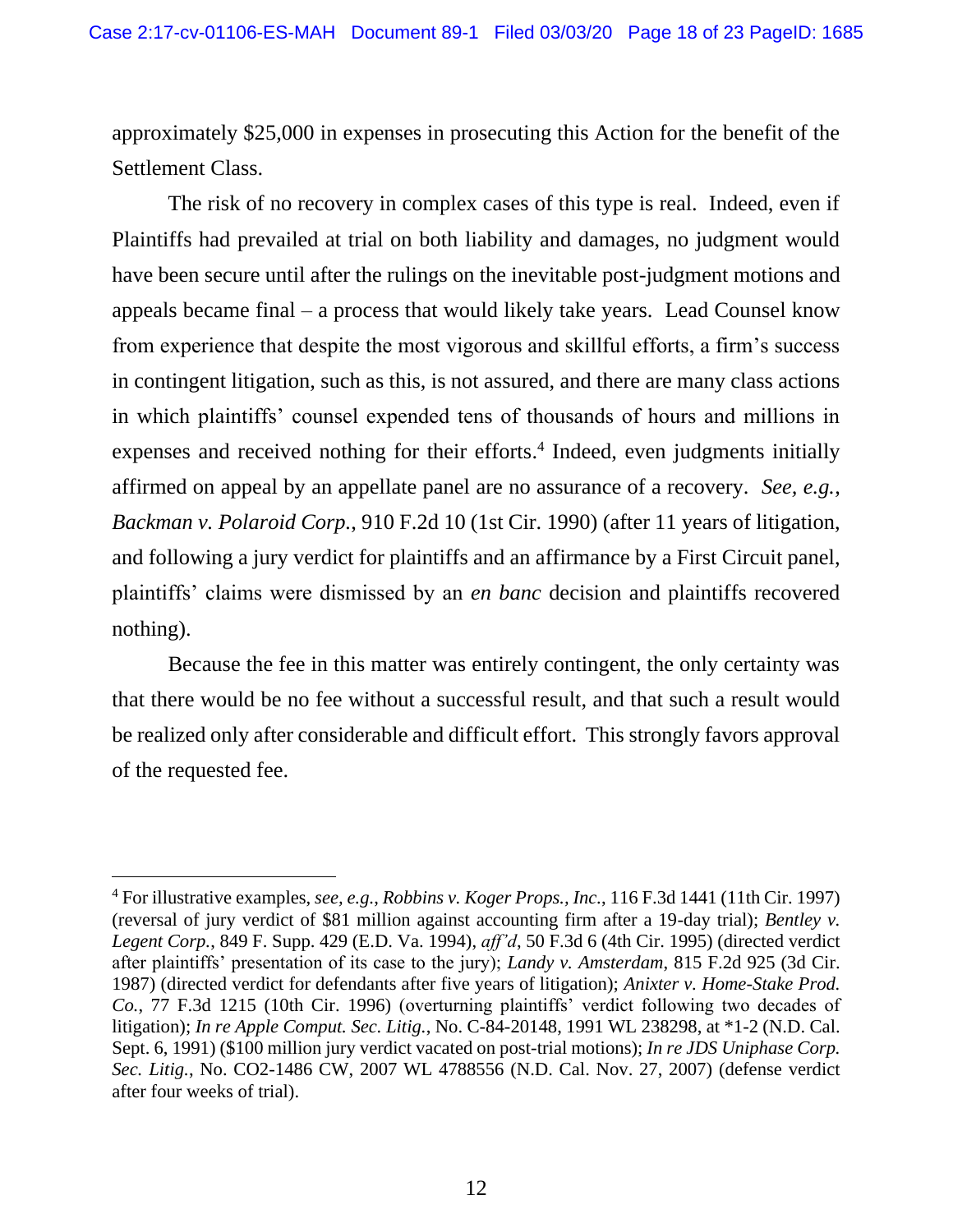## **5. The Time Devoted to This Case by Counsel Supports Approval of the Fee Request.**

Lead Counsel have devoted over 311 hours to the prosecution and resolution of the Action. *See* Supp. Apton Decl. at ¶¶7, 8.

Since the initiation of the Action, Lead Counsel have vigorously pursued the claims, conducting a thorough investigation relating to the claims, defenses, and underlying events and transactions that are the subject of the Action. This process included reviewing and analyzing: (i) publicly available information, including SEC filings, press releases, news articles, and other public statements issued by or concerning the Company and Defendants; (ii) analyst reports; (iii) other publicly available information and data concerning the Company; and (iv) pleadings filed in other pending litigation naming certain Defendants herein as defendants or nominal defendants. *See* Apton Decl. ¶¶3-13. Lead Counsel also interviewed former Sito Mobile employees and other persons with relevant knowledge, and consulted with experts on valuation, damages, and causation issues. *Id.* Lead Counsel also: (i) researched and drafted a detailed amended complaint; (ii) fully briefed and successfully overcame, in part, Defendants' motions to dismiss; (iii) exchanged initial discovery disclosures with Defendants; and (iv) participated in thorough settlement negotiations, including a mediation session facilitated by a private mediator. *Id*. at ¶¶6-13.

As noted above, Lead Counsel have expended 311 hours investigating, prosecuting, and resolving this Action, resulting in a "lodestar" amount of \$258,906.25 at Lead Counsel's regular and current billing rates. <sup>5</sup> *See* Supp. Apton Decl. at ¶¶7, 8. With respect to counsel's rates, Lead Counsel submit that they are comparable or less than those used by peer defense-side law firms litigating matters

<sup>&</sup>lt;sup>5</sup> Current rather than historical hourly rates were used, as permitted by the Supreme Court and other courts, to help compensate for inflation and the loss of use of funds. *See Missouri v. Jenkins*, 491 U.S. 274, 283-84 (1989); *In re Rent-Way Sec. Litig.*, 305 F. Supp. 2d 491, 517 n.10 (W.D. Pa. 2003); *Ikon*, 194 F.R.D. at 195.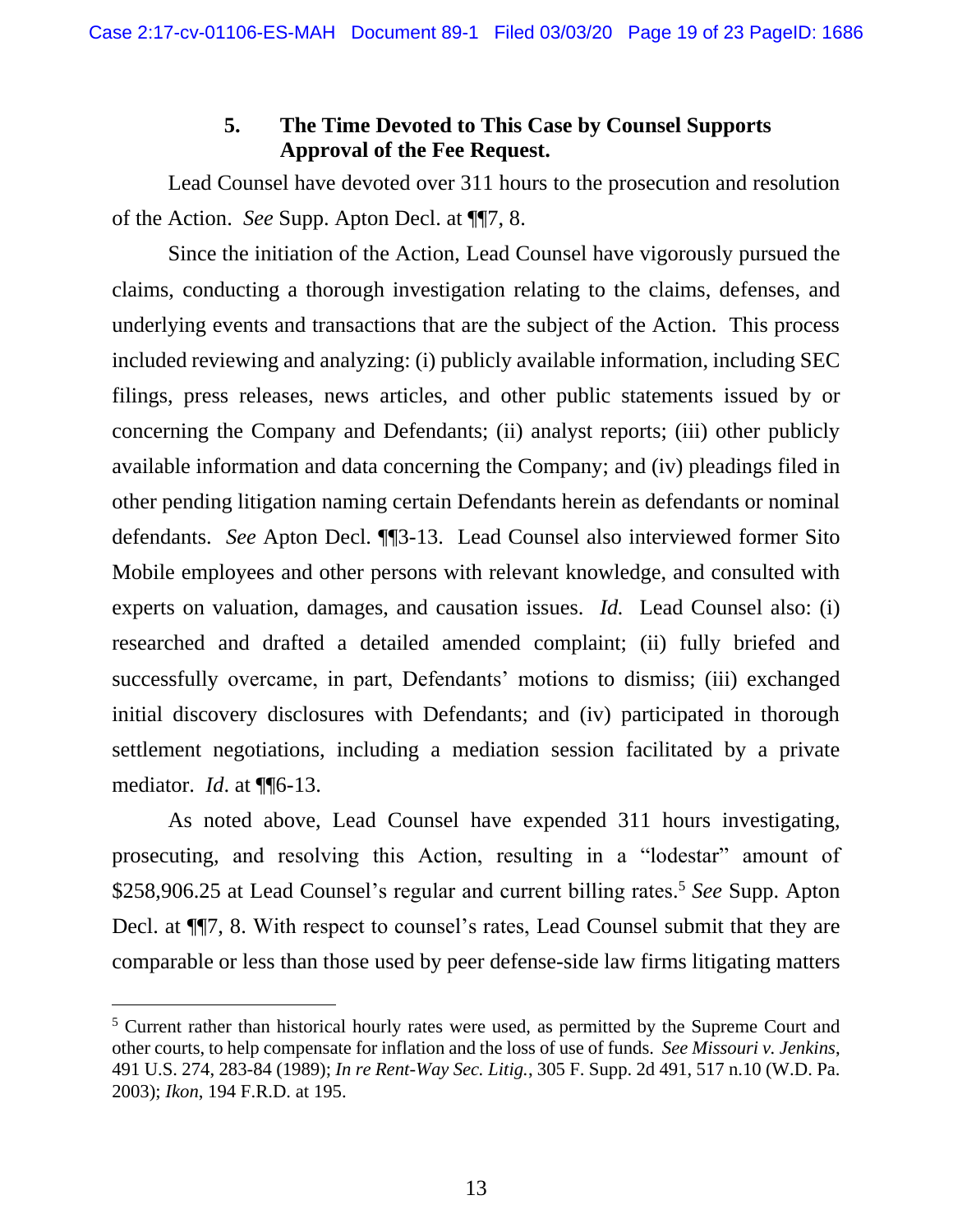of similar magnitude. Lead Counsel's efforts for the benefit of the Settlement Class will continue, if the Court approves the Settlement. Lead Counsel will continue to work through the settlement administration process, assisting Class Members, and the distribution process, without seeking any additional compensation.

Lead Counsel respectfully submit that this *Gunter* factor weighs in favor of the requested attorneys' fee.

# **6. The Requested Fee Is Within the Range of Fees Typically Awarded in Actions of This Nature.**

The requested fee of \$330,000 is within the range of fees awarded in comparable cases when considered as a percentage of the fund or on a lodestar basis. Accordingly, this factor strongly supports approval of the requested fee.

> **7. The Lack of Any Government Investigation and the Fact that All Benefits of the Settlement Are Attributable to the Efforts of Lead Counsel Support Approval of the Fee Request.**

The Third Circuit has advised district courts to examine whether class counsel benefited from a governmental investigation or enforcement actions concerning the alleged wrongdoing, because this can indicate whether or not counsel should be given full credit for obtaining the value of the settlement fund for the class. *See Prudential*, 148 F.3d at 338. Here, although the SEC had commenced an investigation into Sito Mobile, the investigation did not produce any helpful evidence and, accordingly, the entire value of the Settlement achieved is attributable to the efforts undertaken by Lead Counsel in this Action. This fact supports the reasonableness of the requested fee award. *See, e.g.*, *AT&T*, 455 F.3d at 173; *In re Cigna Corp. Sec. Litig.*, No. 02-8088, 2007 WL 2071898, at \*6 (E.D. Pa. July 13, 2007); *In re Vicuron Pharm., Inc. Sec. Litig*., 512 F. Supp. 2d 279, 287 (E.D. Pa. 2007).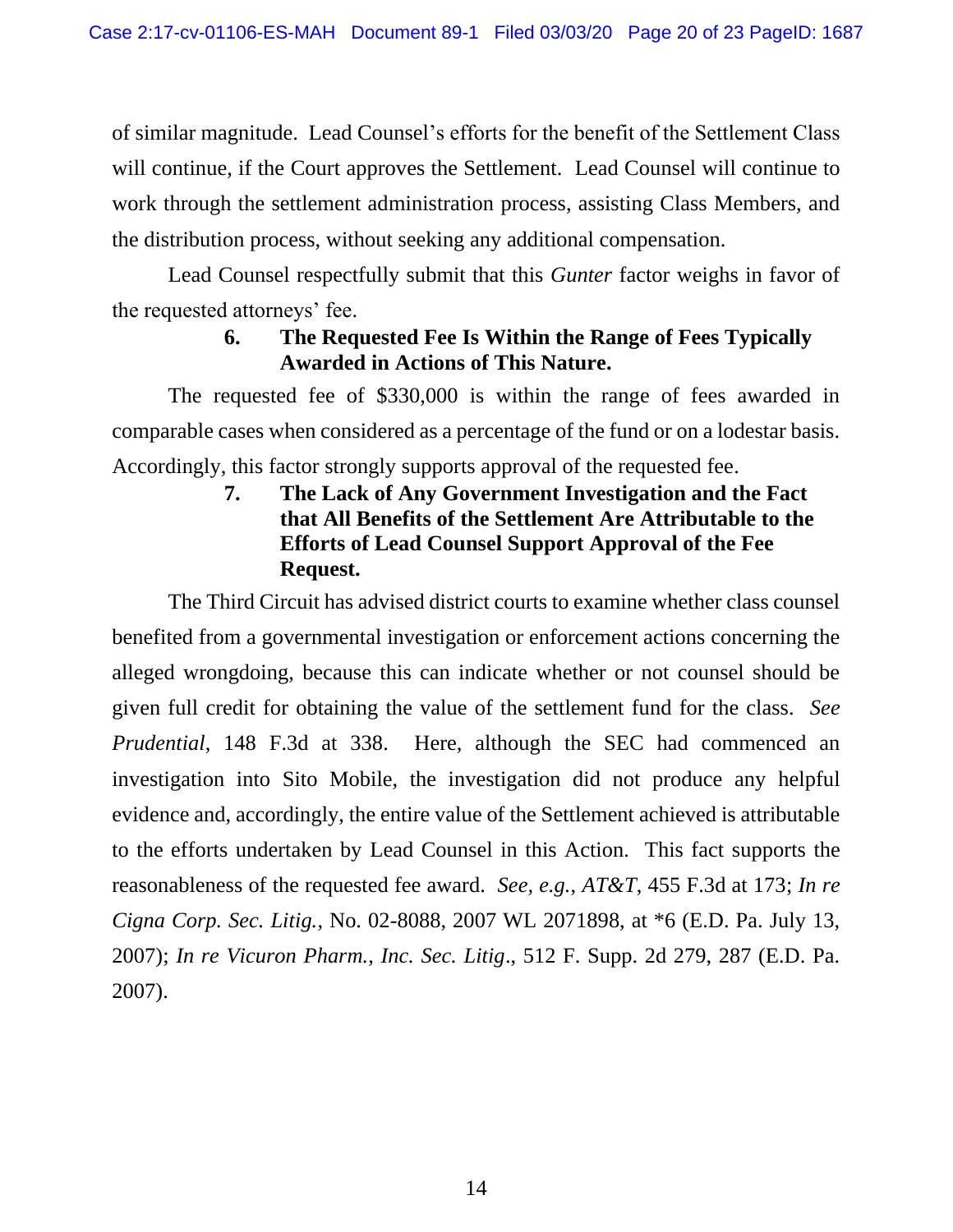## **8. The Percentage Fee That Would Have Been Negotiated Had the Case Been Subject to a Private Contingent Fee Arrangement Supports Approval of the Fee Request.**

The Third Circuit has also suggested that the requested fee be compared to "the percentage fee that would have been negotiated had the case been subject to a private [non-class] contingent fee agreement." *AT&T*, 455 F.3d at 165. The requested fee is consistent with typical attorneys' fees in non-class cases. *See Ocean Power*, 2016 WL 6778218, at \*29. If this were an individual action, the customary contingent fee would likely range between 30 and 40 percent of the recovery. *See, e.g.*, *id*.; *Ikon*, 194 F.R.D. at 194 ("[I]n private contingency fee cases, particularly in tort matters, plaintiffs' counsel routinely negotiate agreements providing for between thirty and forty percent of any recovery."); *Blum*, 465 U.S. at 903 (Brennan, J., concurring) ("In tort suits, an attorney might receive one-third of whatever amount the plaintiff recovers."). Lead Counsel's requested fee of \$330,000 amounts is fully consistent with these private standards.<sup>6</sup>

## **9. The Skill and Efficiency of the Attorneys Involved Support the Fee Request.**

The skill and efficiency of counsel is "'measured by the quality of the result achieved, the difficulties faced, the speed and efficiency of the recovery, the standing, experience and expertise of the counsel, the skill and professionalism with which counsel prosecuted the case and the performance and quality of opposing counsel.'" *Hall v. AT&T Mobility LLC*, No. 07-5325 (JLL), 2010 WL 4053547, at \*19 (D.N.J. Oct. 13, 2010).

<sup>&</sup>lt;sup>6</sup> Another factor the Third Circuit asks district courts to consider is whether the settlement contains "any innovative terms." *Diet Drugs*, 582 F.3d at 541; *Prudential*, 148 F.3d at 340. This Settlement does not, because Lead Counsel believe that an all-cash recovery is the best remedy for the injury suffered by the Settlement Class. In these circumstances, the lack of innovative terms "neither weighs in favor nor detracts from a decision to award attorneys' fees." *In re Processed Egg Prods. Antitrust Litig.*, No. 08-md-2002, 2012 WL 5467530, at \*6 (E.D. Pa. Nov. 9, 2012).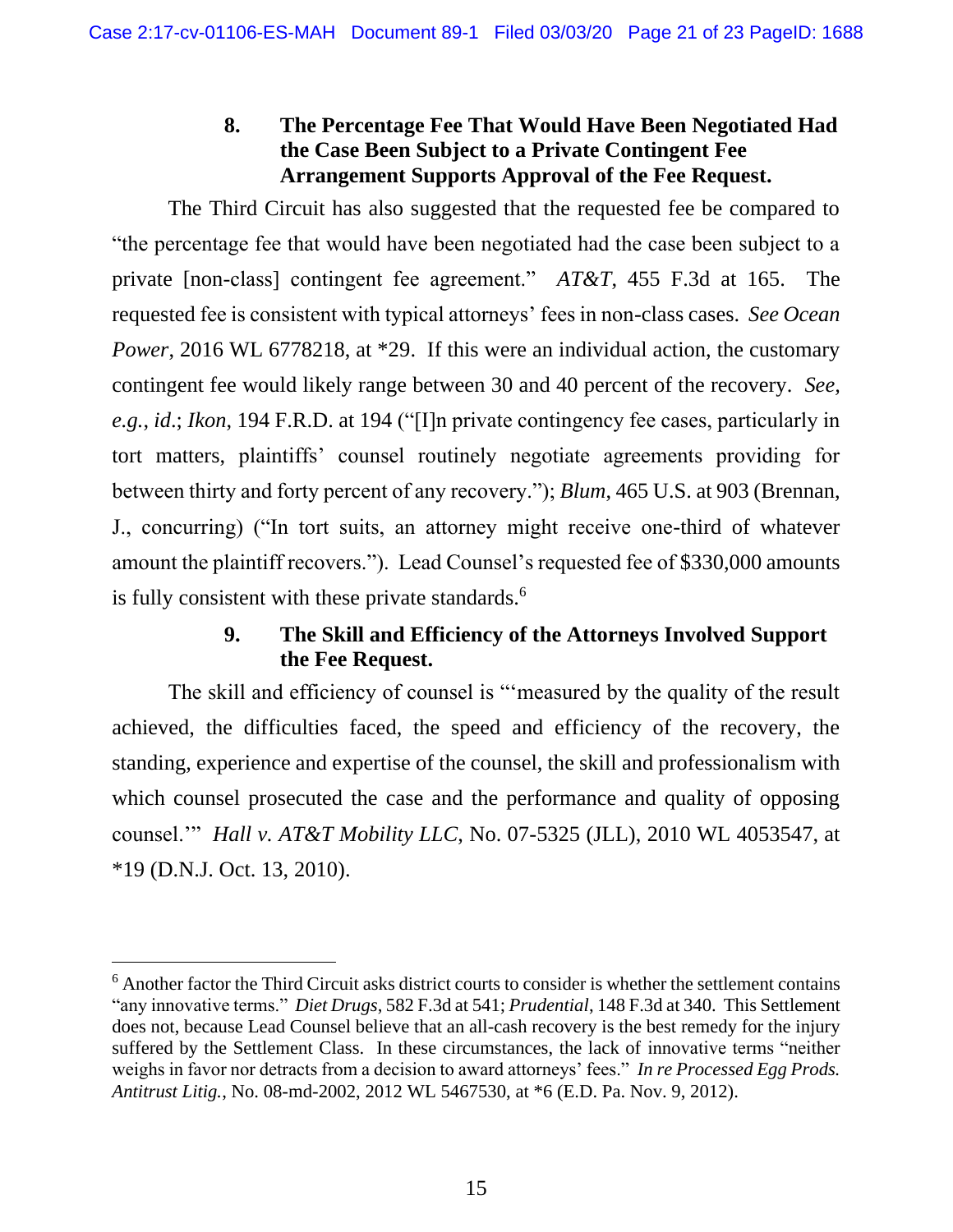It required considerable skill to achieve the proposed Settlement for the benefit of the Settlement Class. Lead Counsel were required to contend with, among others, issues particular to Sito Mobile's impending bankruptcy proceedings; difficult issues of falsity, materiality, and scienter; and damages and loss causation issues. In particular, there were substantial risks to establishing falsity and scienter given Defendants' position that they had adequately warned investors of the risks of investing in Sito Mobile.

With respect to "the experience and expertise" of counsel, as set forth in the firm resumes attached to the respective declarations of Lead Counsel, Lead Counsel are highly experienced and skilled firms in the securities litigation field, and each firm has a long and successful track record in securities cases throughout the country. *See* Supp. Apton Decl. at Exhibit A.

'"The quality of opposing counsel is also important in evaluating the quality of counsel's work.'" *Hall*, 2010 WL 4053547, at \*19; *In re Datatec Sys.*, 2007 WL 4225828, at \*7. Lead Counsel was opposed by, among other firms, Alston & Bird LLP, a very skilled and highly respected defense firms representing Defendants. They spared no effort in the defense of their clients. In the face of this knowledgeable and formidable defense, Lead Counsel was nonetheless able to develop a case that was sufficiently strong to persuade Defendants, and their insurance carriers, to settle on terms that are favorable to the Settlement Class.

#### <span id="page-23-0"></span>**III. CONCLUSION**

For all the foregoing reasons, Lead Counsel respectfully requests that the Court award attorneys' fees and expenses in the aggregate amount of \$330,000.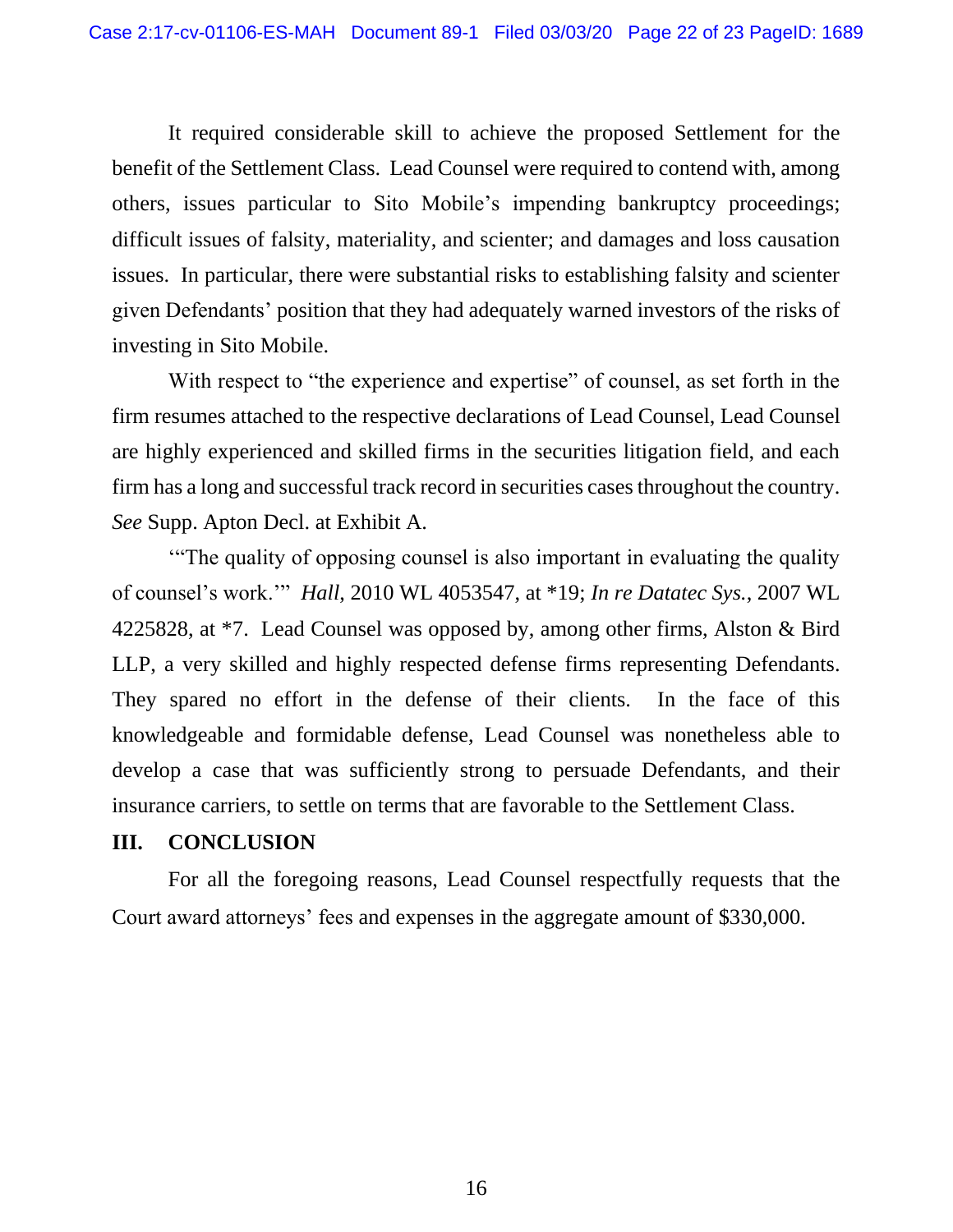Dated: March 3, 2020 Respectfully submitted,

#### LEVI & KORSINSKY, LLP

 s/ Eduard Korsinsky . Eduard Korsinsky 55 Broadway, 10th Floor New York, New York 10006 Tel.: 212-363-7500 Fax: 212-363-7171 Email: ek@zlk.com

-and-

LEVI & KORSINSKY, LLP Nicholas I. Porritt Adam M. Apton 1101 30th Street NW, Suite 115 Washington, DC 20007 Tel.: (202) 524-4290 Fax: (202) 333-2121 nporritt@zlk.com aapton@zlk.com

*Attorneys for Lead Plaintiffs and Lead Counsel for the Class*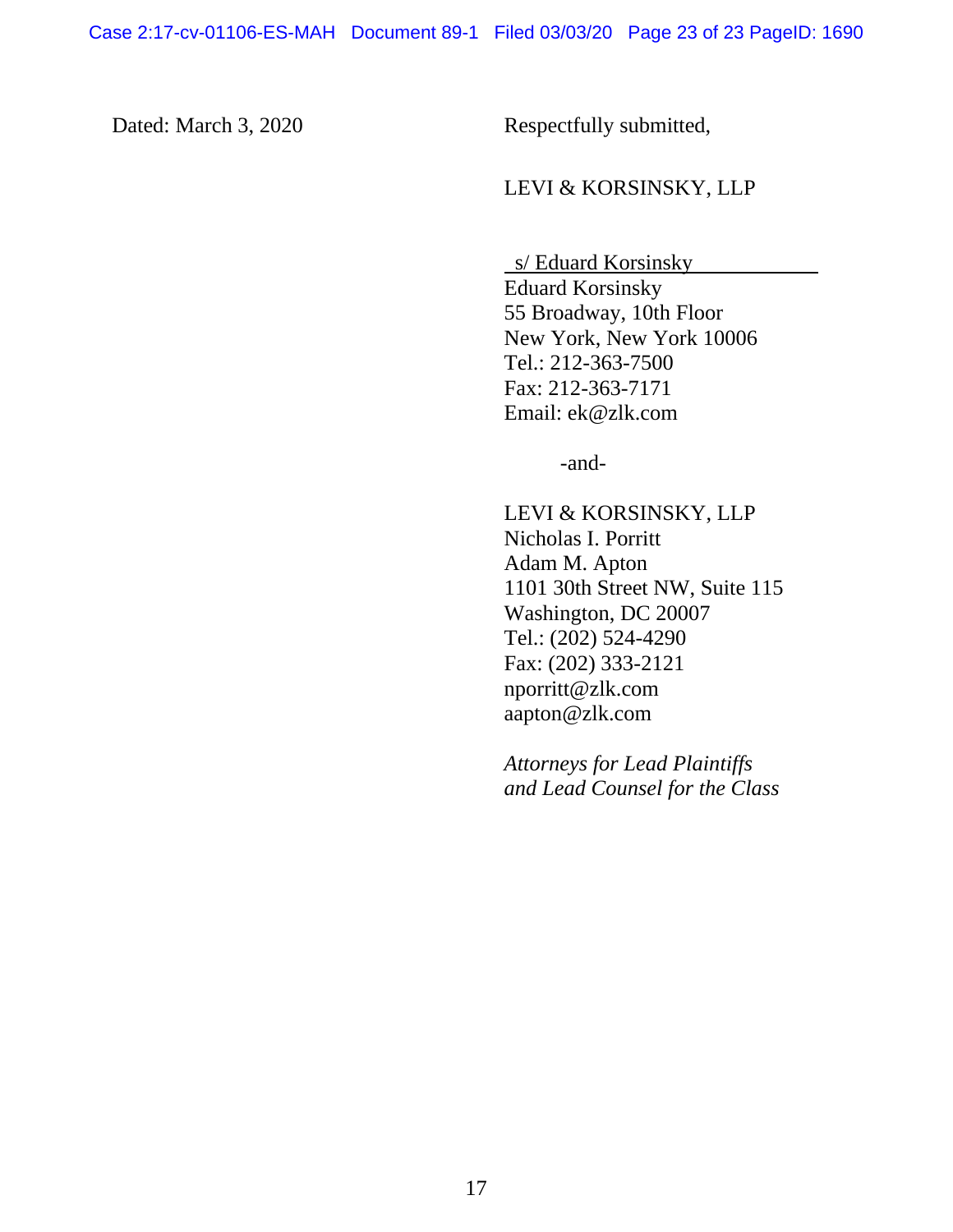#### **UNITED STATES DISTRICT COURT DISTRICT OF NEW JERSEY**

| SANDI ROPER, Individually and on<br>Behalf of All Others Similarly Situated, | Case No. 2:17-cv-01106-ES-MAH                                                                                                          |
|------------------------------------------------------------------------------|----------------------------------------------------------------------------------------------------------------------------------------|
| Plaintiff,<br>V.<br>SITO MOBILE LTD., JERRY HUG, and<br><b>KURT STREAMS,</b> | [PROPOSED] ORDER<br><b>GRANTING PLAINTIFFS'</b><br><b>MOTION FOR ATTORNEYS'</b><br><b>FEES AND REIMBURSEMENT</b><br><b>OF EXPENSES</b> |
| Defendants.                                                                  | Date: April 21, 2020<br>Time: 10:00 a.m.<br>Room: MLK 5A<br><b>Judge: Hon. Esther Salas</b>                                            |

Having read and considered the papers filed and arguments made by counsel, and good cause appearing, IT IS HEREBY ORDERED AS FOLLOWS:

1. The Court hereby awards Lead Counsel fees for the class action settlement in the amount of \$330,000 to be paid pursuant to the terms of the Stipulation of Settlement.

2. Lead Counsel may reimburse itself for expenses from the award of \$330,000.

IT IS SO ORDERED.

DATED: